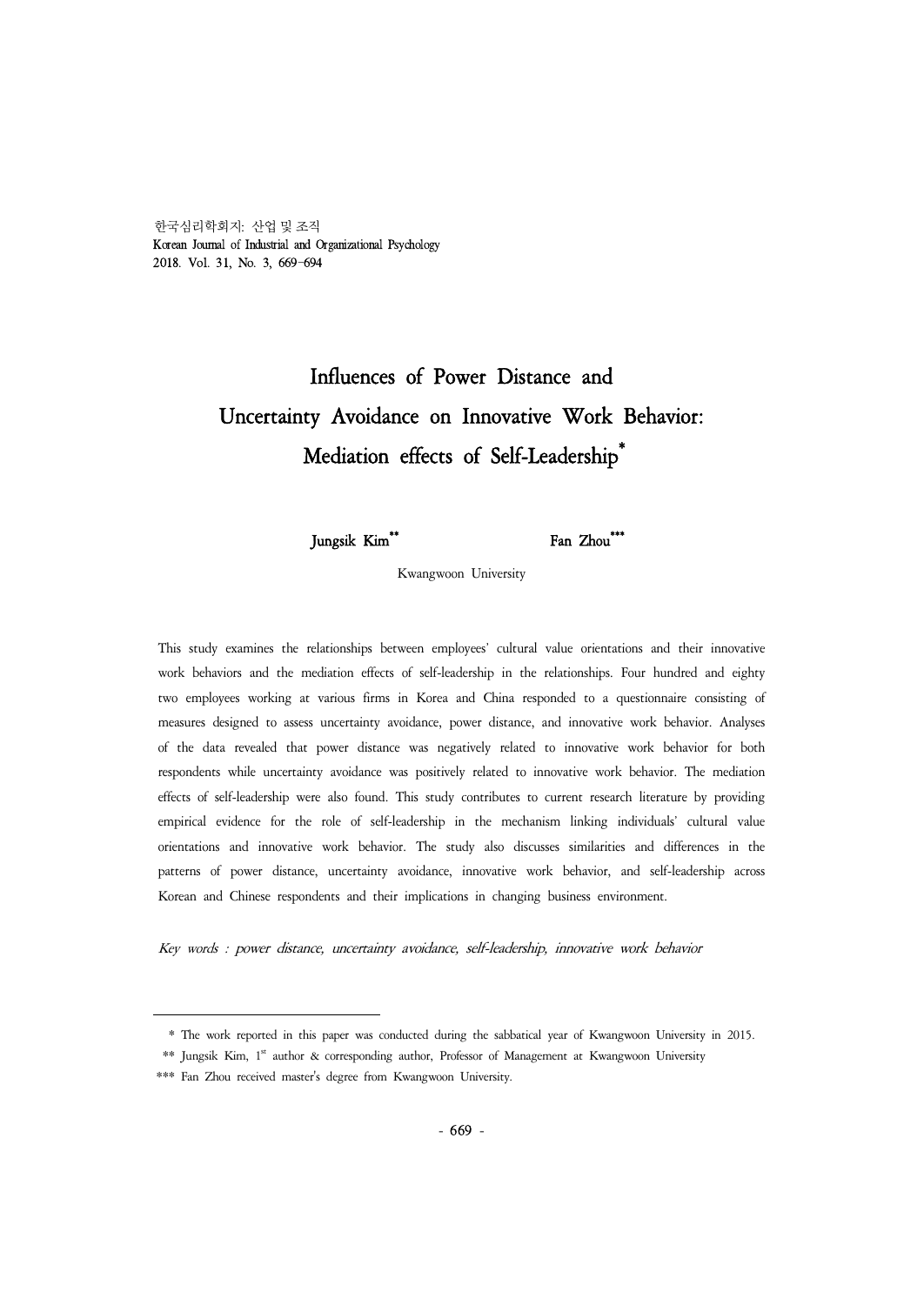Although innovation is a prerequisite for success to most organizations(Chakraborti, 2003), it can be also stressful to individual employees because they need to cope with many types of changes that include work procedure, work role and responsibility, and task of learning new knowledge, etc.(Staw & Boettger, 1990).

As the future success of adopted innovation is uncertain, individuals often experience anxiety and worries on whether innovation will be beneficial or harmful to themselves(Teece & Leih, 2016). Thus, individuals, although being the critical key players for innovation, can be either more initiative or be more reluctant to participate in the innovation process depending on their acceptance of uncertainty. Another significant barrier of innovation is the perceived power and hierarchy existing within the organization and inside individuals' minds. Innovation requires collaborative efforts among many individuals in the organization. Even if an individual has an excellent innovative idea and feels highly confident of its success in future, innovation cannot be possible unless one successfully works with others in the organization to endorse the idea, obtain resource supply, support, and agreement for decision making for the promotion, execution, and implementation of the innovative ideas(Scott & Bruce, 1994). Then, if a highly hierarchical power based culture exists within the organization, individuals may feel it difficult to strongly proceed with the innovative ideas because they expect their ideas

and efforts will be hardly accepted by others (Klein & Knight, 2005).

These two issues are closely related with the cultural value orientations, uncertainty avoidance and power distance which Hofestde(1980, 2001) theorized. Yet, only a limited number of studies discussed the culture-innovation relationship in general(McLean, 2005; Oldham & Cummings, 1996) and, if any, those studies are currently restricted to show only the existence of bivariate relationships between cultural dimensions and innovation or to provide post-hoc explanation for the relationships found(Gelfand, Eerez, & Aycan, 2007). As a result, the efforts to find the mechanism linking cultural value orientations with innovation at individual level are still absent in current literature.

One possible way is by looking at the role of are not just passive agents but rather they must be guiding themselves. Because innovation is a immediate rewards, individuals need to control oneself with self-reward and self-feedback that their efforts for innovation will have positive outcomes. These are the several characteristics that the concept of self-leadership emphasizes on (Anderson & Manz, 1998). Self-leadership drives people from internal motivation to act on and produce concrete outcomes at work with external managerial guidance, particularly in high uncertainty situation(Pearce & Manz, 2005). Yet, there is currently no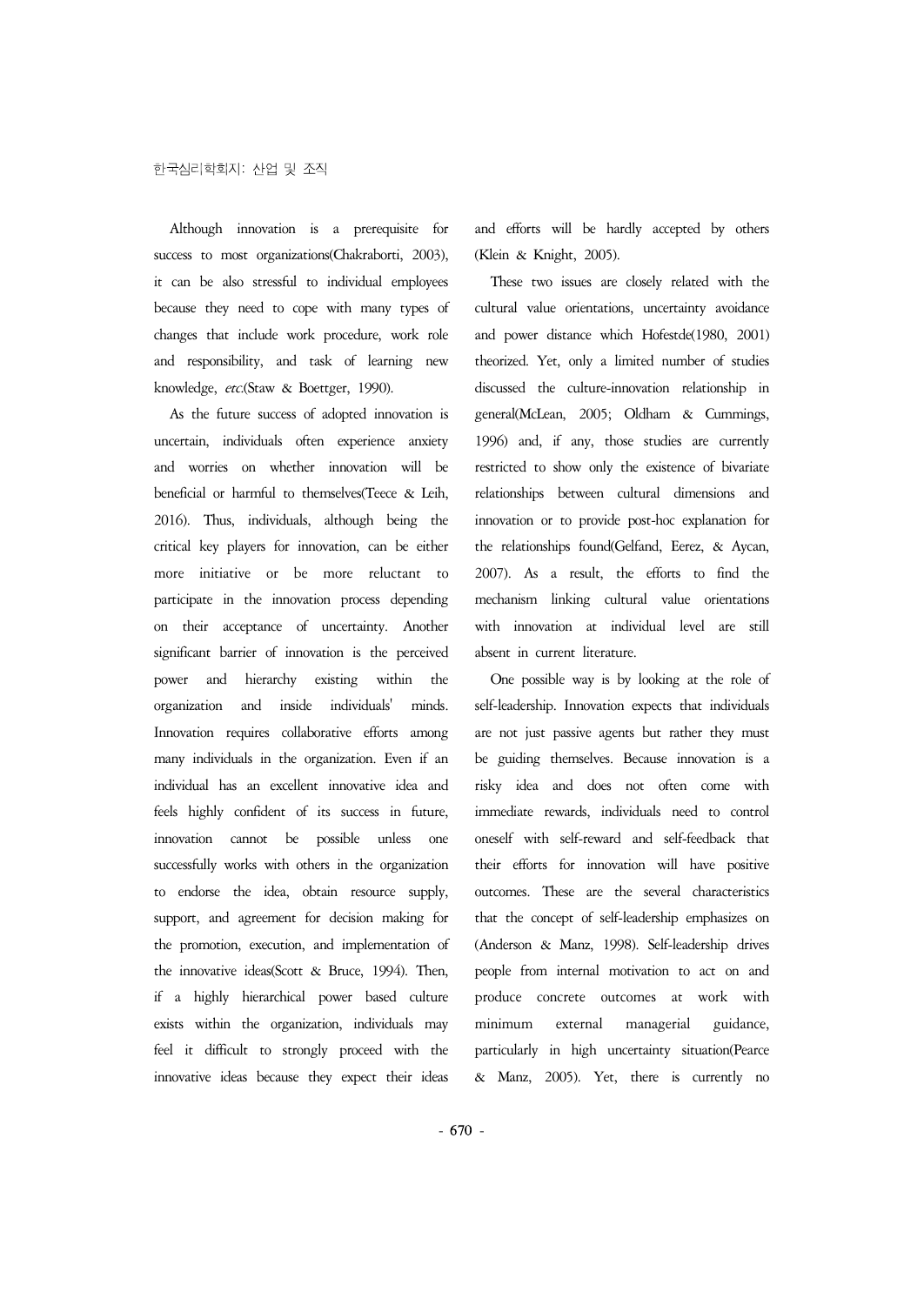empirical evidence linking power distance and uncertainty avoidance with innovation through self-leadership although power distance and uncertainty avoidance have been studied in numerous studies(see Daniels & Gerguras, 2014 general and an abstractive concept that includes for review).

Therefore, this study aims to investigate the relationship by focusing on the innovative work behavior, which corresponds to the innovation at A person's creative ideas cannot be recognized<br>an individual level. We pursue this goals by unless it is expressed and accepted at a analyzing a cross-national sample consisting of Korean and Chinese respondents. Analyses of a cross-national sample can give us a more reliable conclusion through extended scope of samples with different cultural backgrounds. It also can provide practical knowledge and insights to the human resources management experts in multi-cultural or multi-national organization which is increasing in numbers recently.

## Innovative Work Behavior

Innovative work behavior is defined as "the intentional creation, introduction and application of new ideas within a work role, group or organization for benefit of role performance, the group, or the organization"(Janssen, 2000). Although innovation, creativity, and innovative work behavior are often interchangeably used in research(Scott & Bruce, 1994), innovative work behavior is a concept that links between creativity and innovation. Creativity refers to a generation of novel and useful ideas, whereas innovation refers to outcomes achieved eventually after successful promotion and implementation of creative ideas(Amabile et al., 1996; Woodman et al., 1993). Also, while creativity is quite a cognitive ability, response, and behavioral patterns(Amabile et al., 1996), innovative work behavior is a more concrete observable behavior. A person's creative ideas cannot be recognized behavioral level in organizations: A creative employee should show innovative work behavior to move on innovation. Innovation takes three steps. First, individuals come up with new solutions and ideas. Second, new solutions and ideas are promoted to build legitimate support from the organization. Finally, the new ideas or solutions need to be developed into a prototype or model of the innovation that can be applied within a work group in the organization (Janssen, 2004; Kanter, 1988). Therefore, innovative work behavior is a concrete behavior playing an important role of linking the generation of creative ideas and their evolution to innovation.

# Cultural Value Orientation and innovative work behavior

Of many antecedents of innovative work behavior(Janssen, 2004; Yuan & Woodman, 2010; Zhou & Woodman, 2003), we focus on individuals' cultural value orientation as an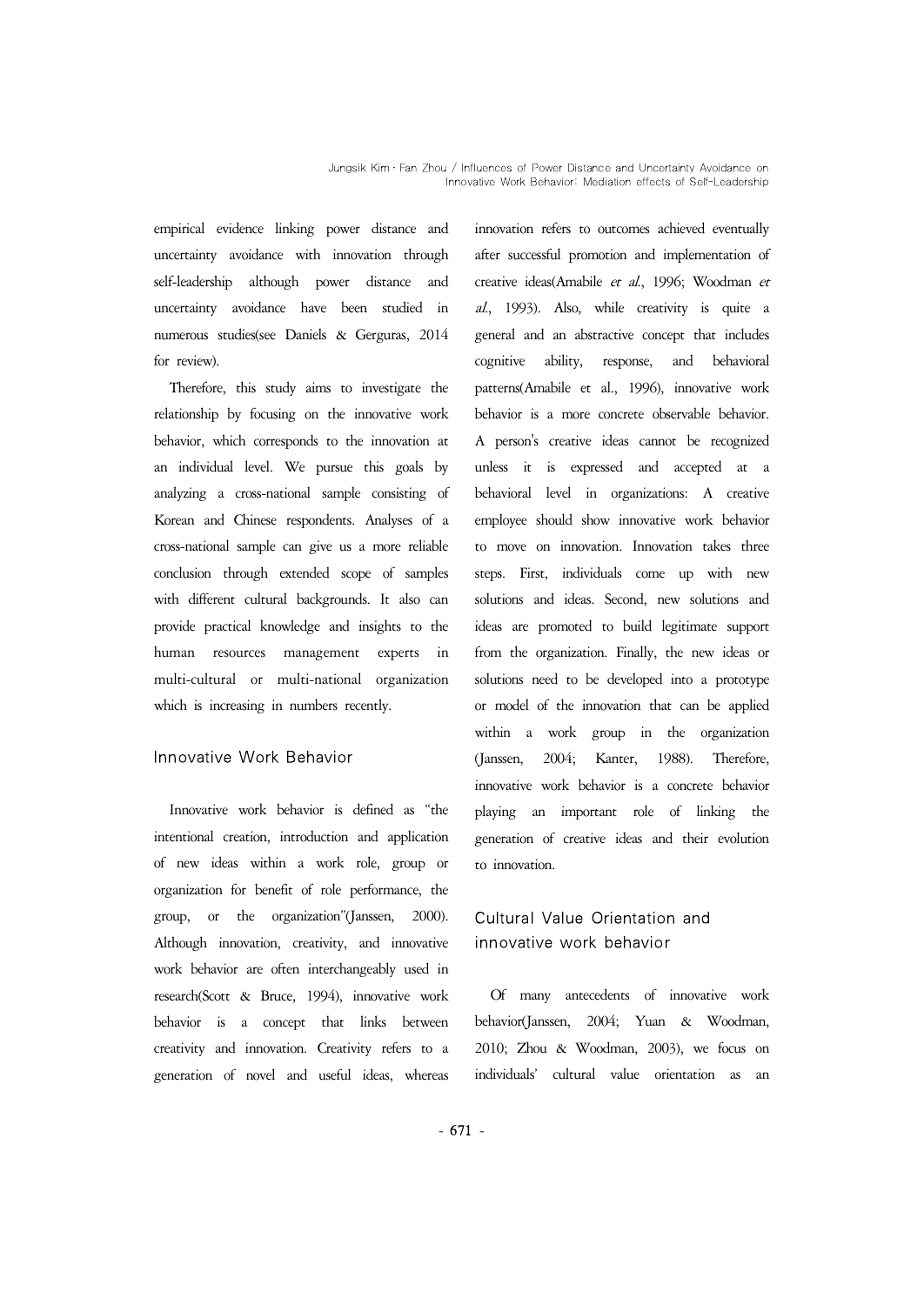important antecedent of innovative work behavior in this study.

Innovation is a work in which individuals need to constantly work with others to share creative ideas, promote the ideas and solutions, legitimate them by getting support from others inside, and finally apply a model of the innovation within the organization(Kanter, 1988). Similarly, culture is a set of values and beliefs that members in a society collectively share (Schwartz, 1999). Individual's cultural values are often an indirect indicators of the cultural values that prevail in the organization(Schwartz, 1999). Thus, the more individuals share cultural values through with others, the more they are likely to share common ideas regarding innovation, too. Especially, organizational culture is reflected in individuals' cultural orientations at the organizational level. Thus, the understanding of organizational culture can help us to understand the process of innovation. For example, Hogan and Coote(2013), using Schein's organizational culture model demonstrated the positive effects of values that support innovation on measures of firm performance.

In this study, we investigate the relationship between individuals' cultural value orientation and innovative work behavior by focusing on power distance and uncertainty avoidance that Hofstede(1980) identified. The relevance of power involves distance and uncertainty avoidance to innovative work behavior are as follows.

## Power Distance and innovative work behavior

Power distance refers to the degree to which individuals, accept inequalities in power, status, wealth as unavoidable, legitimate, or sometimes functional(Hofstede, 1980). In organizational context, the meaning of power distance often corresponds to the extent to which individuals believe that supervisors should have more power and authority to influence employees' actions and behaviors(Dorfman & Howell, 1988).

According to literature, power distance in organizations influences innovative work behavior interpersonal interactions including communication(Alves et al., 2006). In high power distance culture organization, individuals are often a passive receiver and the communication for direction and decision making occurs in top-down manner(House et al., 2004; Javidan & House, 2001). Although sharing information is a crucial factor in the innovation process(Goldsmith & Witt, 2005; Lyons & Hendersen, 2005), the level and quantity of information exchanged among the employees is limited in high power distance environment (Bialas, 2009). Innovation process that occurs in three steps, generation of creative ideas and promotion and implementation of the ideas (Scott & Bruce, 1994). Whereas idea generation mostly individual activities, the promotion and realization of innovative ideas require substantial social communication. Thus, if high power distance organizational culture limits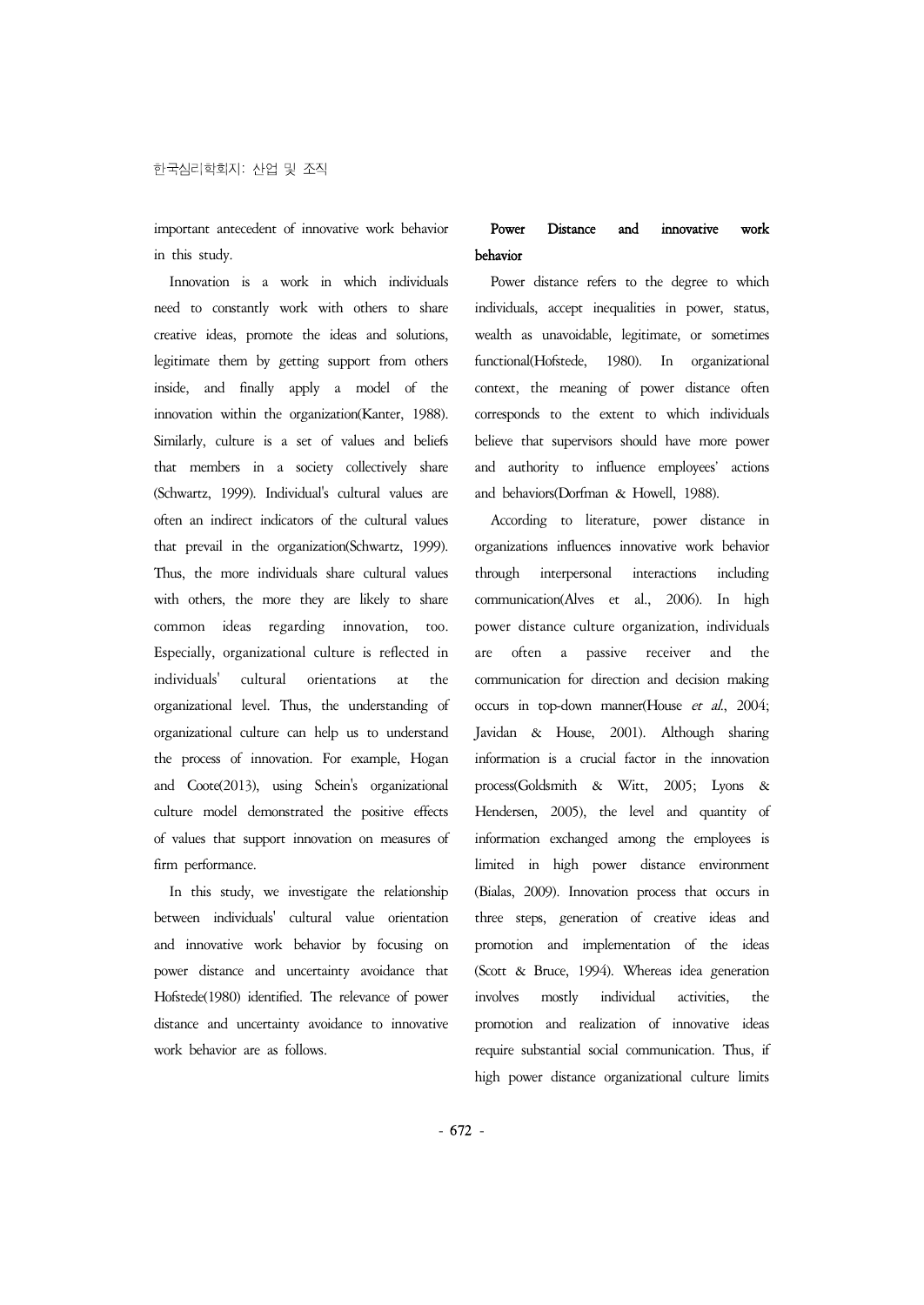active social interactions, it can prevent the creative ideas from developing into concrete forms of innovation outcomes. Empirical evidence supports this rationale. It is known that bureaucracy with high hierarchy reduces creativity(Herbig & Dunphy, 1998). Also, negative correlation between patented invention and power distance(Shane, 1992), negative effect by power distance on trade-marks per capita (Shane, 1993) and on economic creativity in a country(Williams & McQuire, 2005) are reported. Thus, we believe that power distance will be negatively related to innovative work behavior.

H1: Power distance is negatively related to innovative work behavior.

# Uncertainty Avoidance and innovative work behavior

Uncertainty is a state closely related the innovation. People often experience a high sense of uncertainty when their organization seeks for the innovation process because it typically applies new ideas, solutions, and work procedures different from previous procedures and routines that they have been familiar with(Kotter & Schlesinger, 1979). Thus, individuals in an organization may resist to innovation because uncertainty is a stressful state. In general, uncertainty avoidance refers to the degree to which individuals avoid anxieties associated with an unpredictable future(Hofstede, 2001). From individuals' perspective, uncertainty avoidance also means the level of stress that individuals experience when facing the unknown(Gupta, 2011; Hofstede, 2001; Venkataraman et al, 1993).

A number of studies suggest a negative relationship between uncertainty avoidance and innovative work behavior. Individuals try to avoid uncertainty by conforming to reliable control such as social norms, rituals, and conventional practices(House et al., 2002; Schneider, 1989). However, if people passively stick with rules and controls, they are less likely able to produce new create ideas and new products(Neubert & Wu, 2006; Yan & Hunt, 2005). Miron, Erez, and Naveh(2004) reported that the conformity culture in R&D teams was negatively related to innovation. Similarly, Jansen, Van Den Bosch, and Volberda(2006) also reported a study that European financial service firms with centrality and controlling culture encouraged exploration and novel ideas. Thus, Neck & Houghton(2006) rationalizes that high uncertainty avoidance culture tend to be more controlling and less delegating, which in turn produces less creativity and innovation. In comparison, people with low uncertainty avoidance can be more tolerant with ambiguity. They are less rule-oriented, taking more risks, and more likely to accept change while exploring more novel ideas, which is the foundation of innovation(Erez & Nouri, 2010). The same phenomenon is observed at a macro level: uncertainty avoidance had a negative effect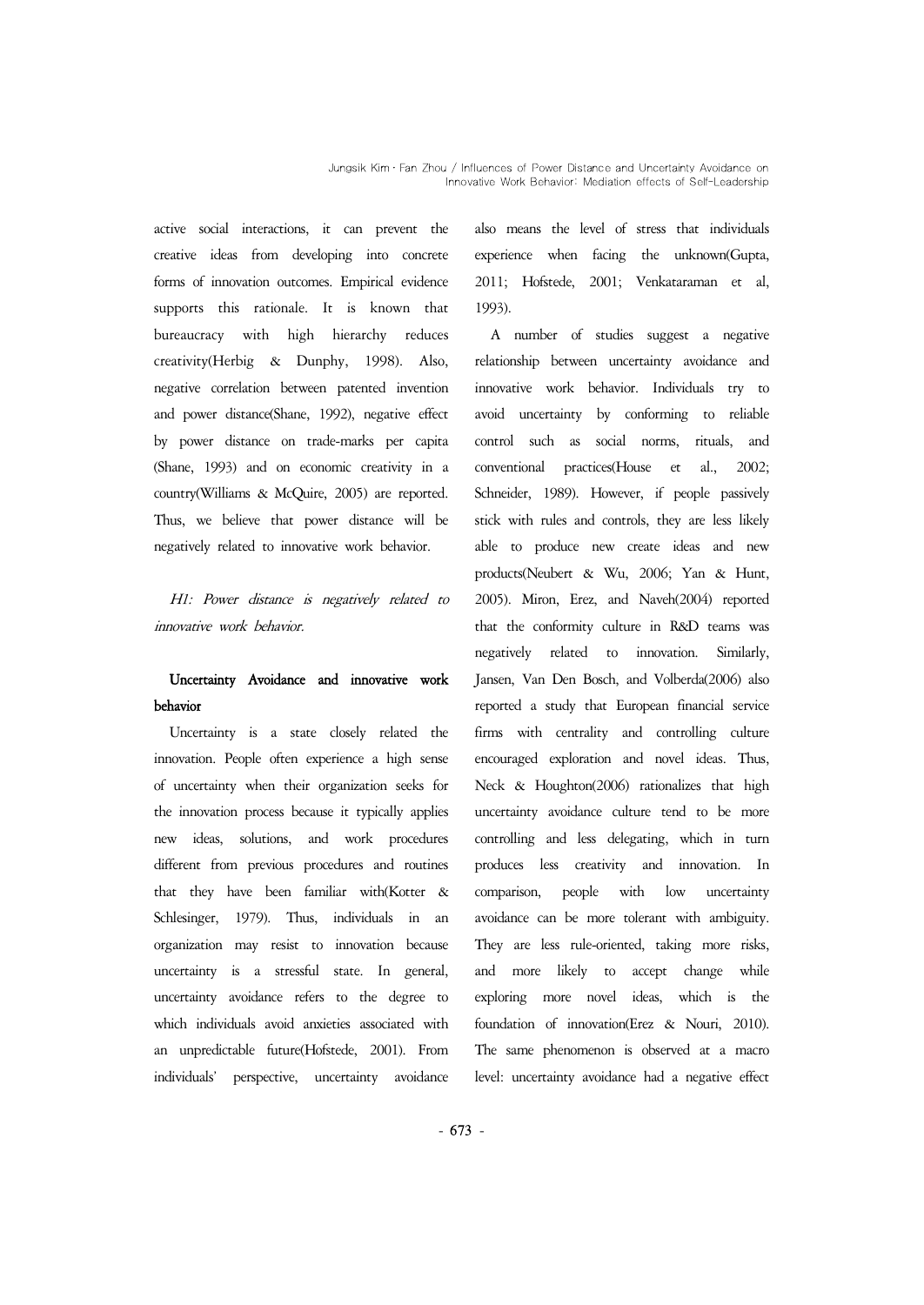on the number of trademarks per capita(Shane, 1993) and economic creativity of a country (Williams & McQuire, 2005). Therefore, we propose that a negative relationship exists between uncertainty avoidance and innovative work behavior.

H2: Uncertainty avoidance is negatively related to innovative work behavior.

# Self-Leadership and Innovative Work Behavior

As innovation is a complex process(Scott and Bruce, 1994), there exist many obstacles and psychological frustration to organizational members through self-leadership strategies(Houghton et al., on the route to innovation. Thus, Howell(2005) claims that the success of innovation requires individuals who have confidence, persistence, enthusiasm, and willingness to risk their privilege in current status, and psychological stability to resist the stress from the insecurity and uncertainty occurring during the innovation process. In other words, individuals need to own a strong internal force that pushes them to proceed when facing the obstacles in innovation(Shalley & Gilson, 2004).

We propose that key personal elements for such activities are well reflected in the concept of self-leadership. Self-leadership is a process through which individuals regulate and mange themselves to attain desired goals by using three primary strategies(Houghton & Yaho, 2005;

Prussia, Anderson & Manz, 1998). Behaviorfocused strategy is to manage behaviors to successful outcomes though self-goal setting, self-reward, self-punishment, self-observation, and self-cue. Natural reward strategy is to seek for pleasant and enjoyable work activities by modifying perceptions associated with task performance to increase self-competence and self-control. Constructive thought strategy refers to managing desirable thought patterns to replace dysfunctional beliefs, assumptions, and mental imagery with positive ones(Manz & Neck, 1999).

People with good self-leadership skills can produce innovative behaviors more effectively 2003; Manz & Neck, 1999). For instance, constructive thought strategy becomes essential during the first stage of the innovation process recognizing a problem and generating new ideas and solutions(Manz & Neck, 1999). When generating new ideas, individuals may be afraid of criticism and vulnerable to dysfunctional thinking due to lack of confidence. As a result, individuals with good self-leadership are able to suggest solutions with a more safety through constructive thought.

Supporting this rationale, Carmeli, Meitar, and Weisberg(2006), found a positive relationship between self-leadership and innovative behaviors rated by self and supervisor. Also, Phelan and Young(2003) found a significant relationship between self-leadership and creativity. Neubert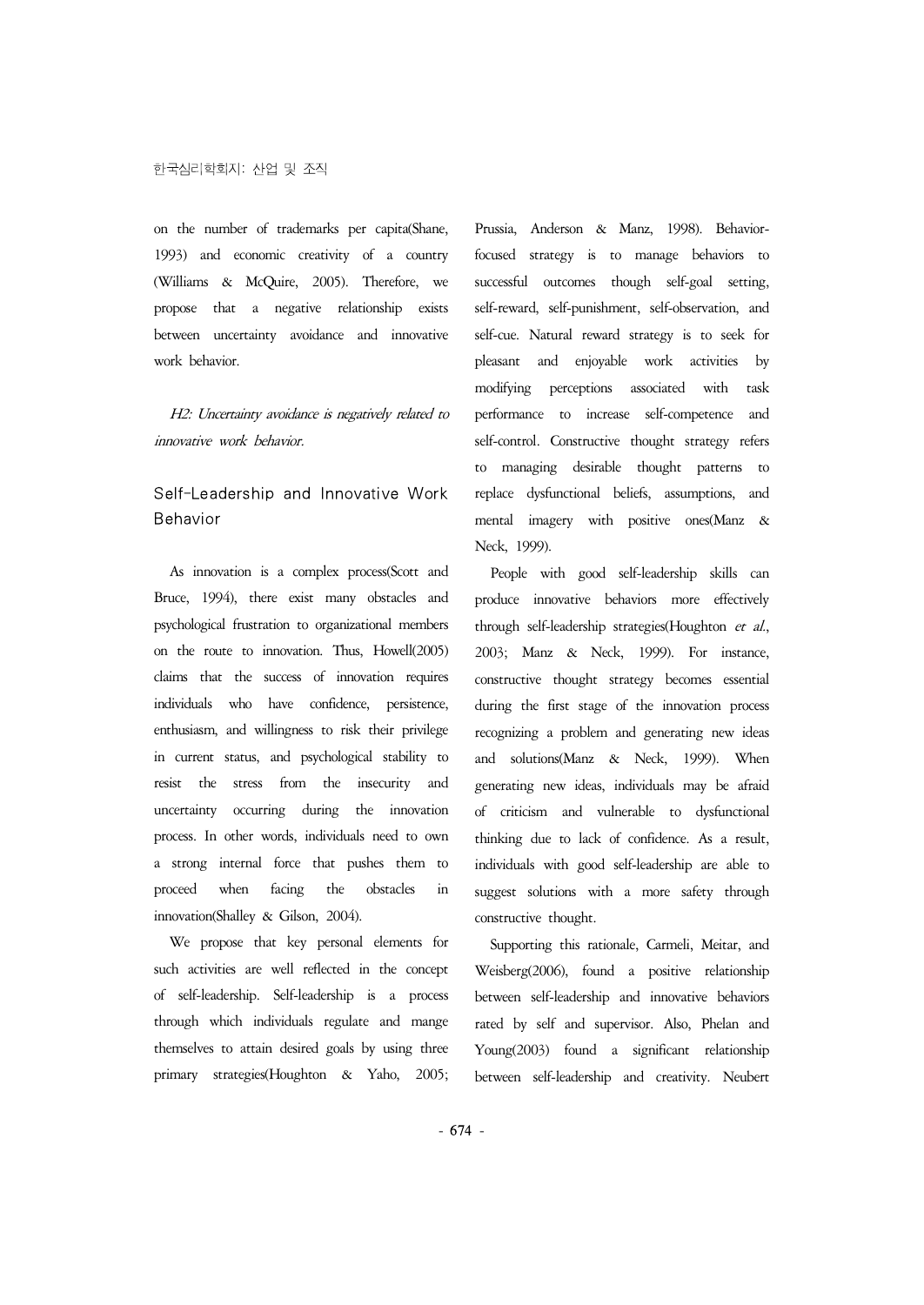and Wu(2006) also reported a positive association between self-leadership with creativity and in-role performance among Chinese. A similar result is reported in Korea(Yang, Cheong, & Park, 2013). Along with empirical evidence, many plausible links between self-leadership, creativity, and innovation are discussed in comprehensive review by Diliello and Houghton's (2006). Therefore, it is expected that the individuals with good self-leadership will produce more innovative work behaviors.

## Mediation Effects of Self-Leadership

We propose the mediation effects of self-leadership between cultural value orientations and innovative work behavior. Researchers hint that culture make differences in prevalence of self-leadership. Alves et al.(2006) used Hofstede's (2001) culture framework to develop a number of propositions regarding how self- leadership differs across cultures. When Hofstede (1980) defined culture as "collective programming of shared values," he claims that culture exists at group and societal levels and it also operates at lower individual level since culture and individuals mutually shaped over time. This view was later supported by Markus and Kitayama(1991) in their concept of self-construal through which culture operating at group or societal levels is internalized at individual level and eventually guides individuals' cognition, motivation, and emotion. More recently, Hong

and Mallorie(2004) in their Constructivist Culture Model proposes that people are not a passive reflector of culture but an active agent who makes judgments depending on interpreting situational cultural cues provided in a given situation. Therefore, we view that self-leadership plays a similar role as self-construals and the cultural value orientations such as power distance and uncertainty avoidance are likely to affect innovative work behavior through self-leadership.

Existing literature supports that both power distance and uncertainty avoidance are related with self-leadership. Starting with power distance, it is observed in three types of decision making: styles of decision making, types of decision making, and fear to disagree with superiors(Alves et al., 2006). In other words, power distance is concerned with who decides what in organizations and how that decision process is made. Self-leadership assumes that individuals autonomy and decision-making capacity to set and perform towards their own goals(Alves et al., 2006). Thus, it can be said that power distance can create the environment to encourage or discourage self-leadership.

In low power distance culture, followers in an organization tend to have more opportunities to share important information and participate in decision-making. For example, the US, low power distance society, tends to give individuals more freedom to practice self-leadership(Alves et al., 2006). In contrast, in high power distance culture paternalistic rule is favored over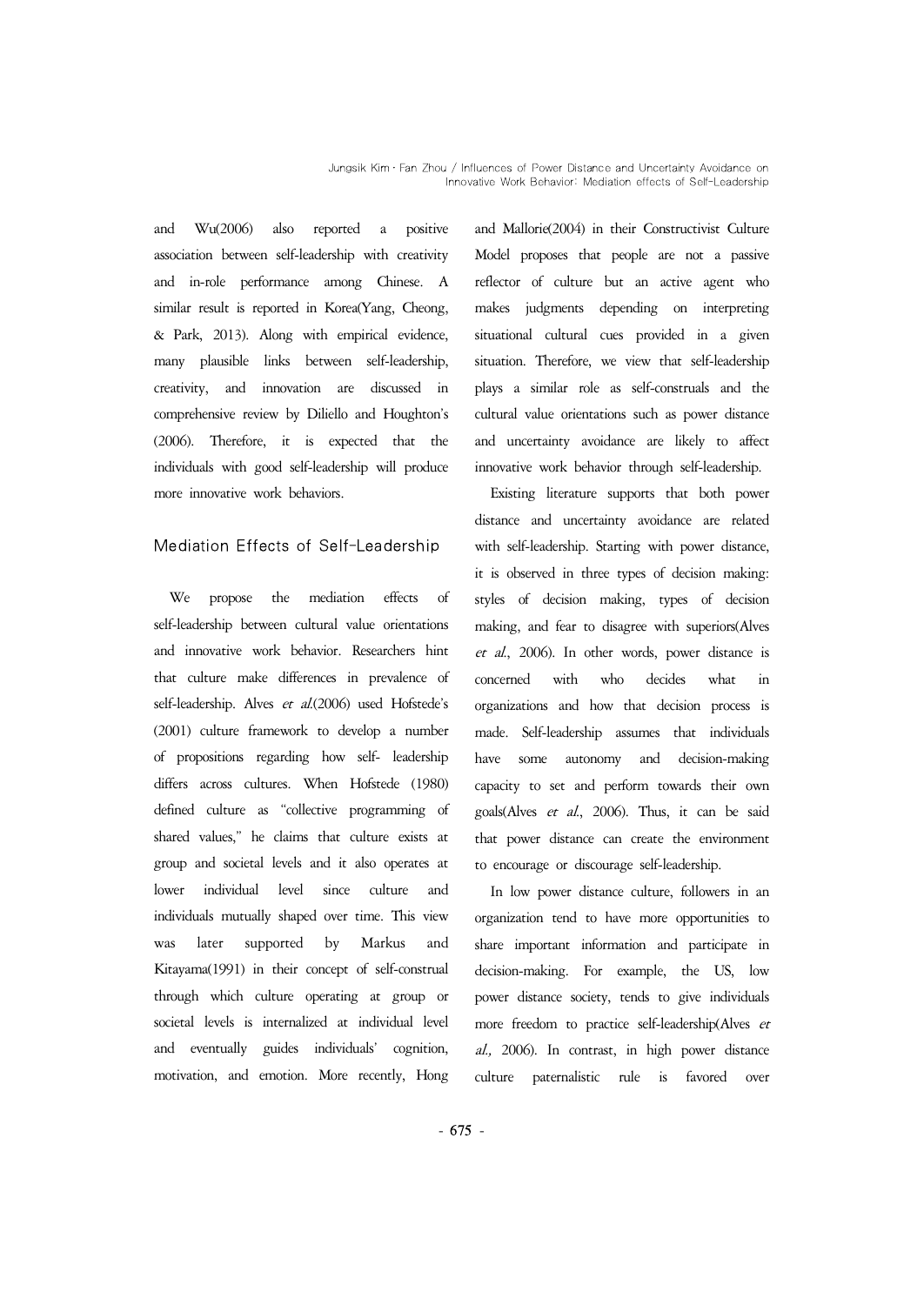participatory democracy and decision-making is centralized(Hannay, 1991). As a result, leadership tends to be directive in nature in high power distance culture, whereas it is more participative in low power distance culture(Disckson et al., 2003).

If we take a specific example focusing on self-leadership strategy, constructive thought pattern can be essential during the first stage of the innovation process-recognizing a problem and generating new ideas and solutions. Because new ideas are different from what they usually perform within organization's established work system and thus, they create a sense of anxiety and uncertainty among workers. Individuals who effectively use constructive thought strategy can focus on potentially available opportunities in times of difficulties, rather than thinking about the difficulties as obstacles(Manz, 1992; Neck & Manz, 1992). Self-reward strategy can be favorable to innovative work behavior by providing positive self-corrective feedback(Manz & Neck, 1999). With innovative behaviors often different from routine work behaviors, individuals may feel it hard to imagine link between innovative behavior and successful outcome until it is fully established. Thus, it is hard to receive immediate positive feedback from others such as superiors or coworkers. Those who have better skills in providing self-feedback can maintain self-confidence until their new ideas or behaviors are officially accepted by the organization.

If power distance is high, individuals may find it more difficult to apply this strategy. In high power distance organization emphasizing hierarchy, employees are expected to follow strict guideline and routine set by superior or officially by the organization. Then, individuals have less to use those self-leadership strategies, which result in less innovative behavior. Similarly, in the second stage of the innovation process, individuals need to promote their new ideas to legitimacy and support inside the organization(Scott & Bruce, 1994). If power distance is low, the organization can provide psychological climate in which individuals feel more freedom to approach others regardless of status. Then, individuals with high level of self-leadership can persuade others to support their new ideas, which eventually result in innovative work behavior. Thus, we propose the following hypothesis

H3: Self-leadership mediates the relationship between power distance and innovative work behavior.

Self-leadership is promoted or discouraged by uncertainty avoidance, too. According to Hofstede(1980), high uncertainty avoidance cultures value the leadership styles that promote strict planning, stability, formal rules, and expert skills whereas the organizations with low uncertainty avoidance encourage employees' participative decision making and view employees' leadership abilities, providing more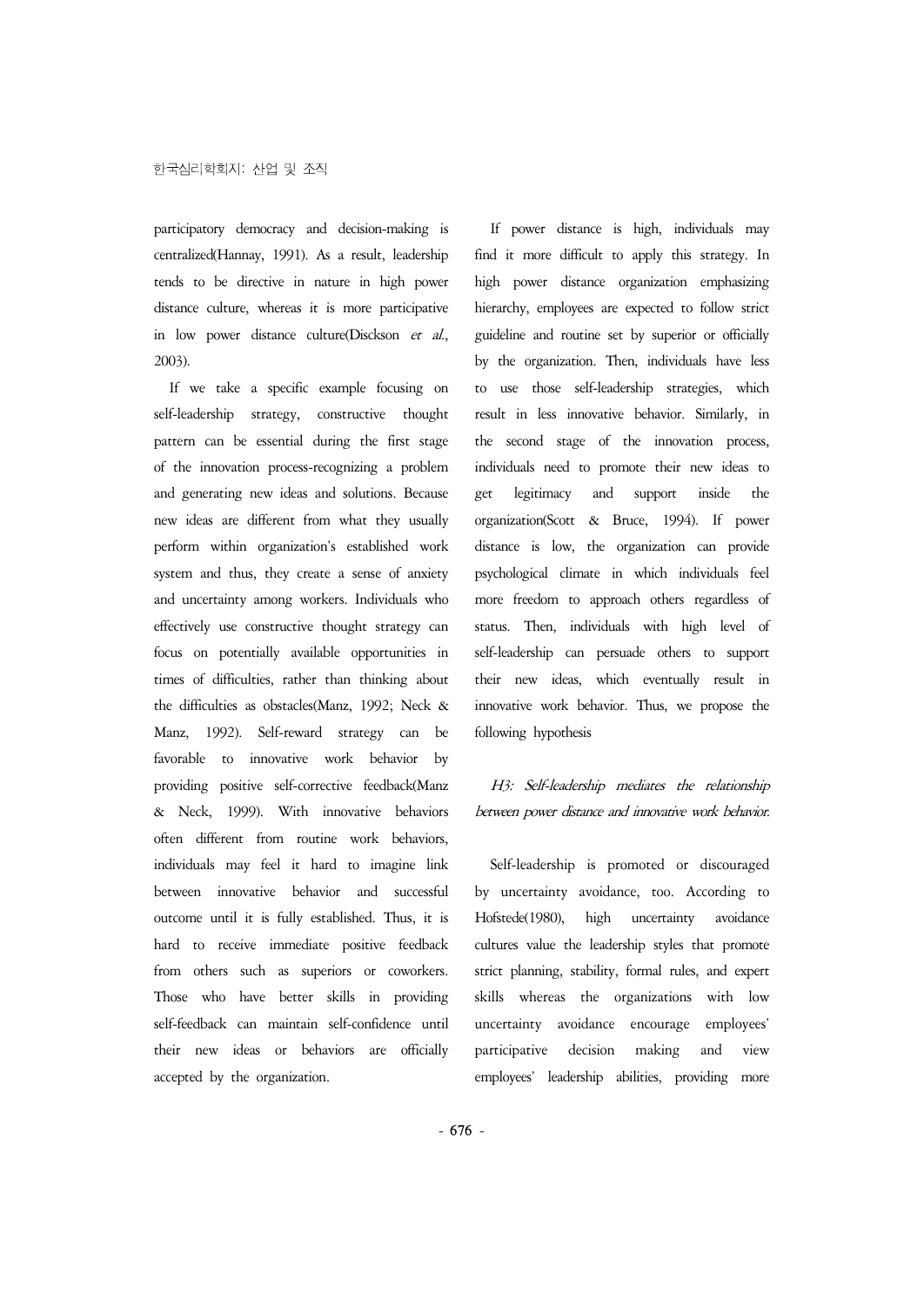favorable environment for self-leaders. Low uncertainty avoidance cultures also value more flexibility, mobility, and general rather than specialized skills, many of which corresponds to self-leadership(Alves et al., 2006; Dickson et al, 2003). Consequently, such social and organizational cultural values are internalized into individuals.

Therefore, individuals with high uncertainty avoidance become to prefer the current work routines that are clearly connected with external rewards than the new ideas that are related with no or abstractive rewards until such ideas are people accepted by the organization(Alves et  $al$ , 2006). either Then, their ideas are less likely to develop into concrete innovative behaviors. Individuals with low uncertainty avoidance can provide selfmotivation by creating internal reward $(e.g.,$  can enjoying the nature of new ideas) and continue working on refining such ideas. Thus, good skill using self-reward strategy will benefit new but rough ideas to develop into innovative behaviors.

In sum, individuals' different uncertainty avoidance level leads to differences in manifestation of innovative work behavior. For instance, managers in Great Britain, a low uncertainty avoidance culture, expect more improvisation from subordinates whereas managers in Germany, high uncertainty avoidance culture, expect reliability and punctuality(Stewart et al., 1994). Beside this, there is currently little empirical evidence on

relationship with self-leadership because uncertainty avoidance is relatively less studied compared to power distance. Some indirect evidence is helpful for this rationale, though. For example, uncertainty avoidance is closely related to the attribute of controllability that is critical in self-leadership. Compared to low uncertainty avoidance cultures, individuals from high uncertainty avoidance culture were significantly more sensitive to controllability in perceiving strategic issues(Barri & Glynn, 2004). Also it is reported that the more people feel uncertainty, people cope with uncertainty by self-regulation reducing self-discrepancies(Roney & Sorrentino, 1995).

In sum, while culture influences individual employees' innovative work behavior directly, it can be actually though encouraging or discouraging the initiation and demonstration of self-leadership strategy, which in turn boosts or reduces innovative behaviors. We intend to test the role of self-leadership in the relationship between uncertainty avoidance and innovative work behavior by proposing the following hypothesis.

H4: Self-leadership mediates the relationship between uncertainty avoidance and innovative work behavior.

As proposed in introduction, we explore the proposed research questions through comparing workers in Korea and China. This is due to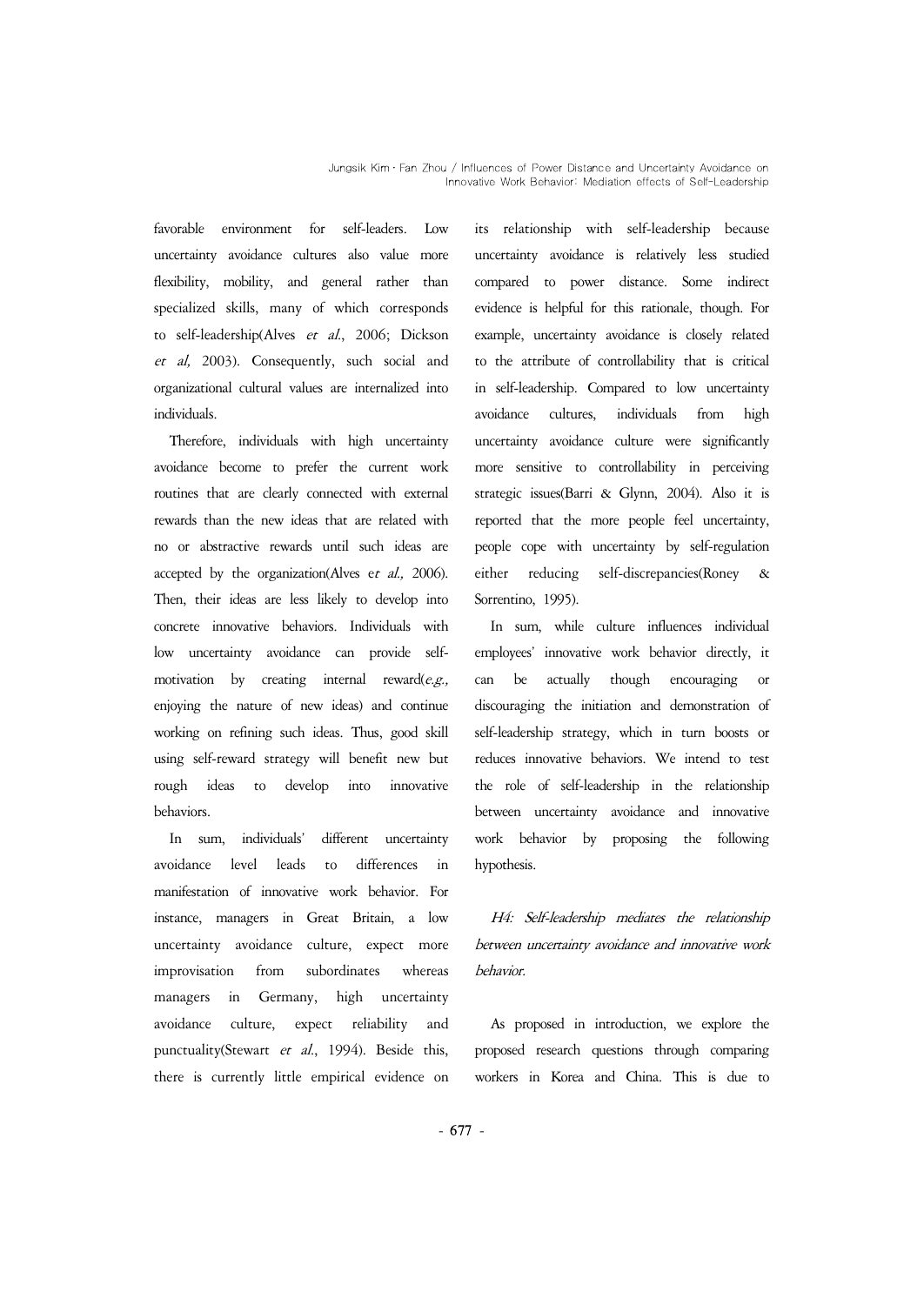both theoretical and practical reasons. Theoretically, this study can provide knowledge on similarities and differences between Korean and Chinese that previous studies neglected. The majority of previous studies, regardless cross-cultural or cross-national, is limited in that they compared prototypical samples from East and West cultures(e.g., comparing Japanese and American) neglecting similarities and differences among East Asian countries. A reason for lack of comparing Korean and Chinese people is that many scholars have identified these societies as similarly rooted in Confucianism(e.g., Hofstede, 1980). Yet, Korea and China have gone through different political and social changes during  $= 80$  and uncertainty avoidance (Korea  $= 85$ , industrialization and modernization. Bond's(1996) review of several cross-cultural value surveys(the Schwartz Value Survey) suggested varying degrees of value endorsement within East Asian knowledge societies including Korea and China. Thus, this study can fill the gap that previous studies neglected.

The second reason is practical purpose. Putting it simply, we are not interested in how different Koreans are from Americans but interested in how they different are from Chinese if we work with Chinese in actual business world. Currently China is the second largest trading partner to Korea since 2010 with trade volume accounting for 22.1% of Korea. Due to low labor cost, attractive local market with much potential for growth, and other beneficial business opportunities, a huge number of Chinese workers are currently employed by Korean firms, and vice versa. Thus, Korean and Chinese workers' interactions at various levels are currently inevitable and will be more in future. Thus, we believe that examining how key variables related with innovation are similarly or differently interconnected will provide valuable practical knowledge and insights.

Supporting this, with regards to Hofstede's are different as much as similar(McLean, 2006; Wang et al., 2005). Korea and China more differences in power distance(Korea = 60, China China = 30) compared with the difference in individualism-collectivism dimension is relatively small(Korea = 18, China =  $20$ ).<sup>1)</sup> Thus, on power distance, uncertainty avoidance, self-leadership, and innovative work behavior and their interconnections would bring strategical benefits to an organization in human resources management, negotiation in business deals, developing a desirable organizational culture within an organization with employees of diverse cultural composition.

<sup>1)</sup> While they are also different in masculinity/femininity (China= 66, Korea=39 where high score corresponds to masculinity), we do not focus on it considering its relevance to innovation is quite low.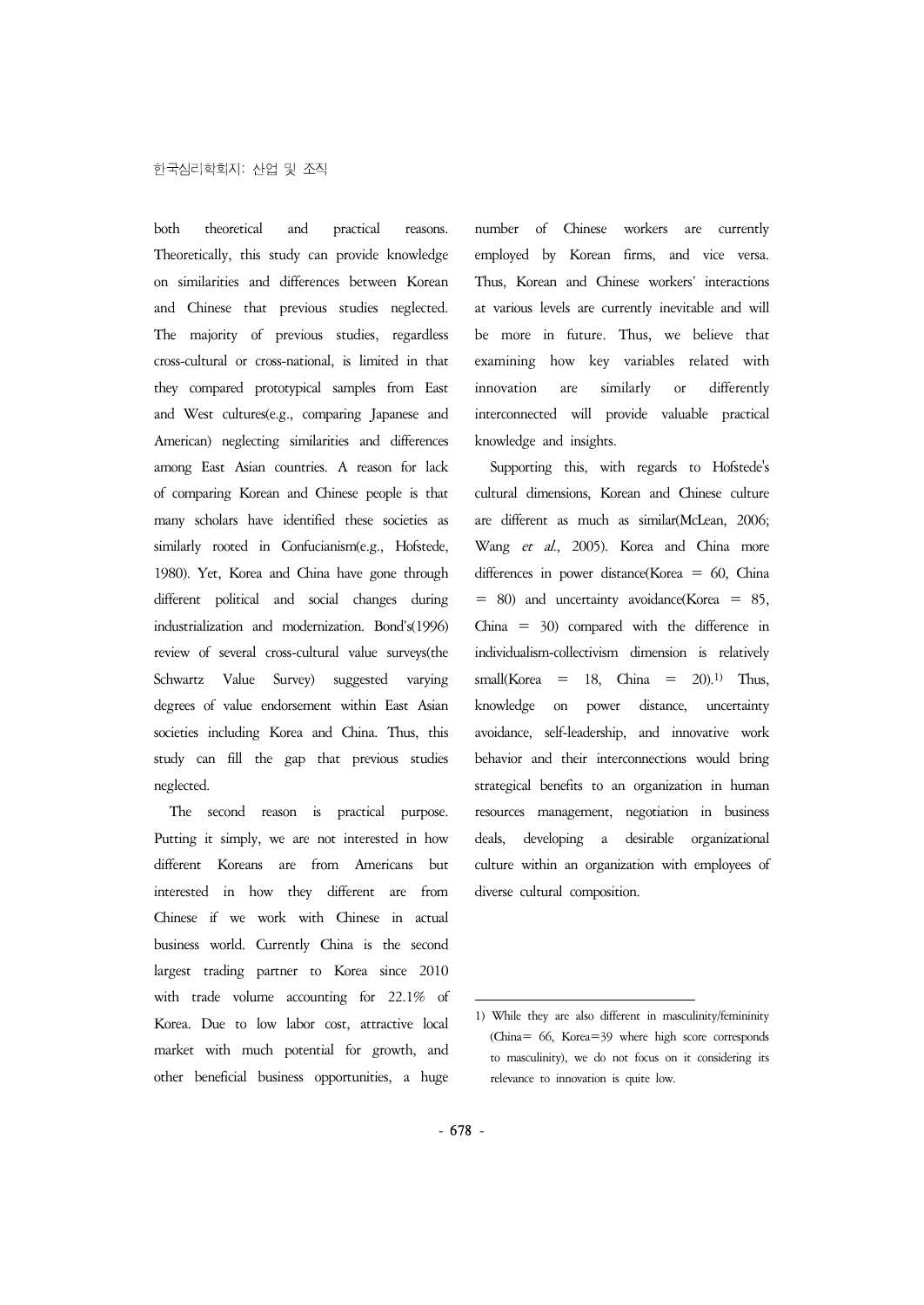#### Method

#### Participants and Procedure

Data was collected through a survey conducted in Korea and China. The survey questionnaire was prepared both in Korean and Chinese languages using back translation procedure to minimize the biases resulting from translation. The final questionnaire was distributed to the employees working for 20 Chinese and 20 Korean companies in various industries through authors' personal network. 510 questionnaires were returned with a response rates of 58% for Chinese and 55% for Korean. Finally, a total of 482(278 Chinese, 204 Korean) responses were selected excluding incomplete entries and outlier. Overall, both Korean and Chinese respondents can be characterized as a young white collar workers( $M = 35.34$ ,  $SD = 14.11$  for Korean;  $M = 28.66$ ,  $SD = 12.62$  for Chinese) with high education level working at urban located firms. Slightly more male respondents were included in Korean group (54.8%) whereas female respondents(60.1%) were dominant in Chinese group. Both groups had high education level: 68.7 percents of Korean and 63.7 percents of Chinese respondents are bachelor's degree or higher degree holders. Job types included various areas including manufacturing, service, financial, IT, and public sector and the largest number of respondents worked in the service sector(25.7% for Korean,

27.7% for Chinese).

#### Measurements

#### Innovative work behavior

Innovative work behavior was measured by nine question items developed by Janssen(2000). Questions are divided into three categories:(1) idea generation, (2) idea promotion, (3) idea realization. Sample items are "Creating new ideas for difficult issues" for idea generation, "Mobilizing support for innovative ideas" for idea promotion, and "Introducing innovative ideas into the work environment in a systematic way" for idea development.

#### Power distance

To measure power distance, we used five items that Dorfman and Howell(1988) revised Hofstede(1980)'s four items by criticizing that original items taps power distance at the national level but did not adequately measure individual differences. Sample items are "Managers should make most decisions without consulting subordinates," "Managers should seldom ask for the opinions of employees," and "Employees should not disagree with management decisions.

#### Uncertainty avoidance

Uncertainty avoidance was also measured with five items from Dorfman and Howell(1988). Sample items are "Rules and regularities are important because they inform workers what the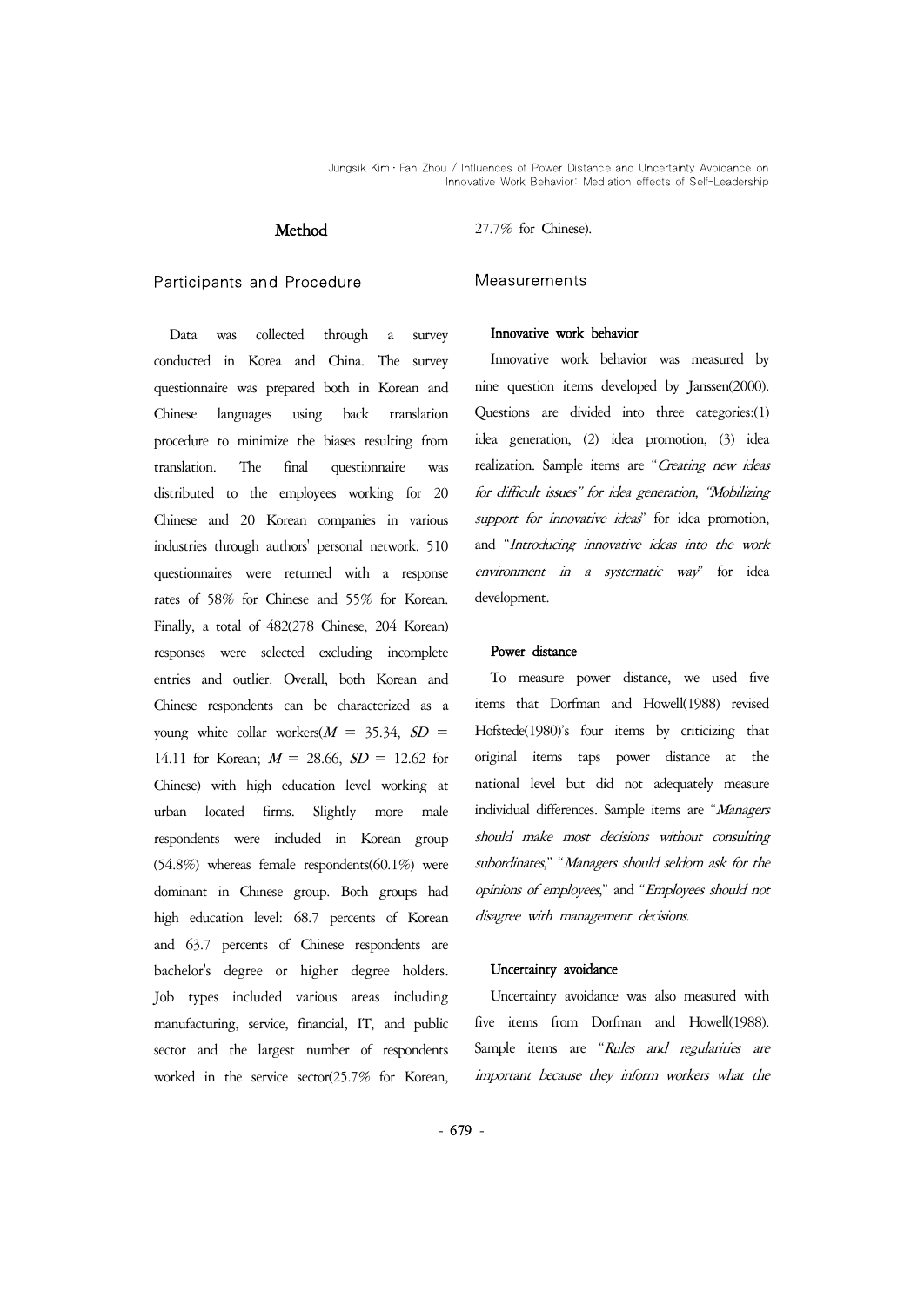organization expects of them," "Standard operating procedures are helpful to employees on the job." and "Instructions for operations are important for employees on the job."

#### Self-leadership

20-item Revised Self-Leadership Questionnaire (RSLQ; Houhton & neck, 2002) was used. RSLQ consists of items measuring behaviorfocused strategies, natural reward strategies, and constructive thought pattern strategies. Sample items are "I use written notes to remind myself of what I need to accomplish(behavior focused7 strategy),"<br>"I find my own favorite way to get things done(natural reward strategy)" and "I visualize myself successfully performing a task before I do it(constructive thought pattern strategy)." All questions used in the questionnaire are 5-point Likert scale format with the response ranged from 1(strongly disagree) to 5(strongly agree).

## **Results**

#### Descriptive Analyses

We first ran a measurement model test to check if the data from both Korean and Chinese respondents had an equivalent factor structure. To do so, the survey items with low correlations with other items were initially excluded through reliability analysis and a confirmatory factor analysis was run. In order to be comparable across sample, each of Korean, Chinese, and combined samples should show good and equivalent model fits.

Items with low correlations with other items were initially excluded through reliability analysis. Also, we deleted the factors of which weights were less than .50. Then, items of which CR were more than .70 but AVE(Average Variance Extracted) were less than .50, and the standardized regression weights were over .50 remained. Also, we discussed whether problematic items had good a face validity in both Korean and Chinese languages. For instance, problematic items were written too broad or ambiguously so they would produce different connotative meanings to different respondents. As a result, all items for power distance and uncertainty avoidance remained and three items were dropped from self-leadership. They are "I find my own favorite way to get things done," "I feel guilt when I perform and task," "<sup>I</sup> keep track of my progress on projects." No item was dropped from innovative work behavior measure.

The CFA result of the sample combined with Korean and Chinese respondents showed good fit  $indices(\chi^2/df = 2.946, \text{ CFI} = .933, \text{ NFI} =$ .903, TLI = .918, RMSEA = .064). Korean respondents showed good model fits( $\chi^2/df =$ 1.882, CFI = .965, NFI = .929, TLI = .949  $RMSEA = .066$  and so did Chinese respondents  $(\chi^2/df = 1.324)$  $= .981$ , RMSEA  $= .056$ ). Finally, all variables based on the remained items showed reliabilities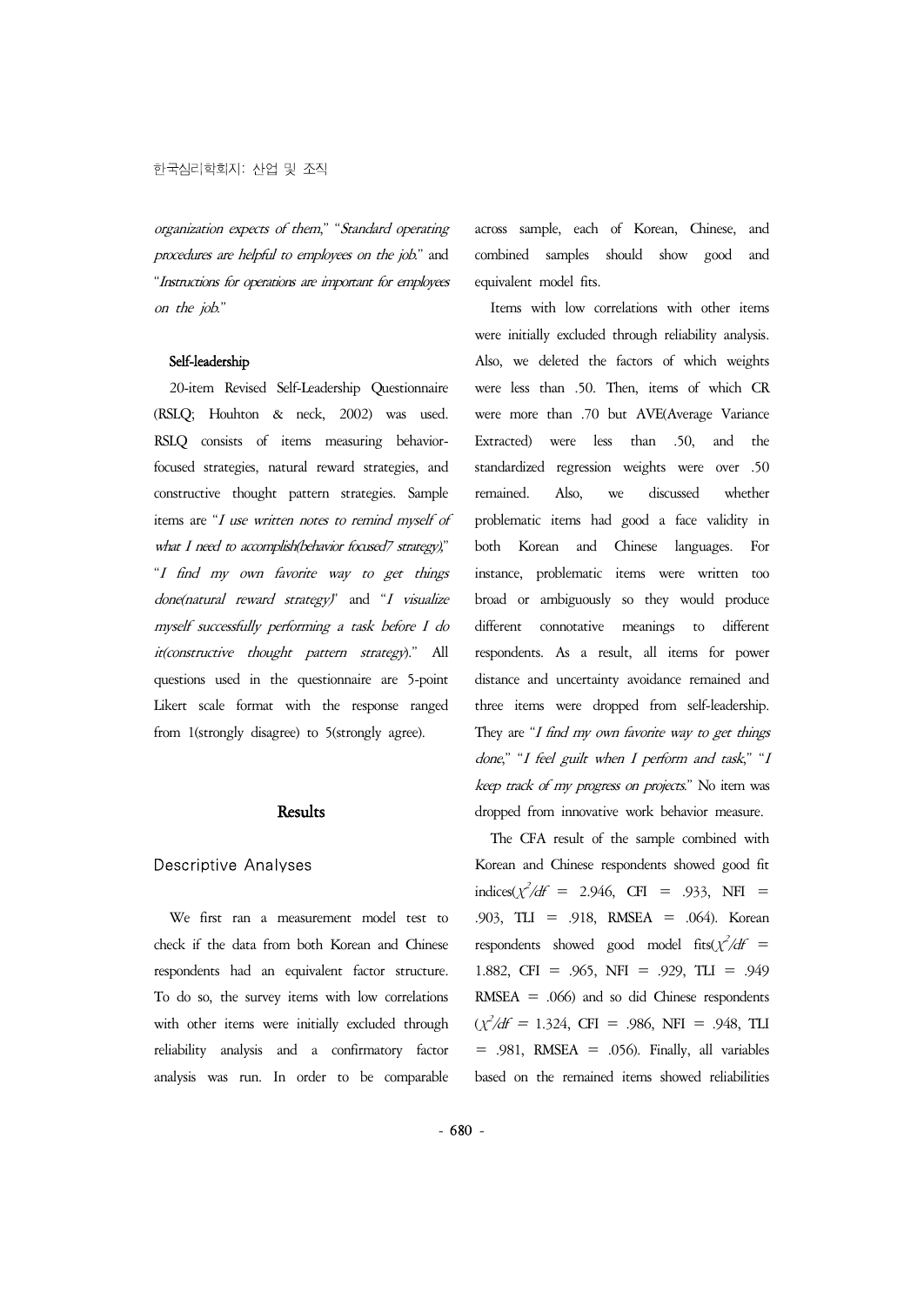that met the requirements of Nunnally(1978) that the Cronbach's α value is higher than .70. Therefore, it was concluded that the data from both Korean and Chinese respondents have similar factor structures enough for comparison.

Multiple t-tests were run to compared Korean and Chinese respondents' scores in all measures. Korean respondents showed higher uncertainty avoidance than Chinese whereas Chinese respondents showed higher power distance than Korean(See Table 1). Chinese respondents scored higher both in power distance( $M = 1.90$ ,  $SD =$ .59 for Korean,  $M = 2.44$ ,  $SD = .71$  for Chinese) and uncertainty avoidance( $M = 4.12$ ,  $SD = .66$  for Korean,  $M = 3.92$ ,  $SD = .56$ for Chinese). Chinese respondents also evaluated the level of their innovative work behavior and self-leadership higher than Korean respondents (see Table 1). As innovative work behavior is a self-reported measure, comparisons at its absolute values may not be completely free from the biases caused by translation, differences in connotative meaning of the questions, and psychometric differences such as central tendency.

Thus, we focused on the patterns of relationships among variables based on the correlational analyses and the structural model test in the next section.

#### Hypothesis Testing

#### Correlation Analysis

As predicted, negative correlations were found between power distance and innovative work behavior( $r = -.370$ ,  $p < .01$  for Korean, r =-.357 for Chinese). power distance was also negatively related to self-leadership( $r = -176$  for Korean,  $r = -.184$  for Chinese). Self- leadership showed high correlations with innovative work behavior in both groups(see Table 4 for details). Surprisingly, positive relationship was found between uncertainty avoidance and between innovative work behavior, and uncertainty avoidance and self-leadership. Uncertainty avoidance showed positive correlations with innovative work behavior( $r = .346$ ,  $p < .01$  for Korean;  $r = .549$ ,  $p < .01$  for Chinese). Uncertainty avoidance also showed positive

Table 1. Results of T-Tests comparing Korean and Chinese Respondents

|                          | Korean |     | Chinese |     |            |
|--------------------------|--------|-----|---------|-----|------------|
| Measurements             | M      | SD  | M       | SD  |            |
| Power distance           | 1.90   | .59 | 2.44    | .71 | $8.93***$  |
| Uncertainty avoidance    | 4.12   | .66 | 3.92    | .56 | $-3.54***$ |
| Self-leadership          | 3.53   | .47 | 3.77    | .45 | $5.44***$  |
| Innovative work behavior | 3.34   | .66 | 3.55    | .52 | $3.47***$  |

Note.  $^*p < .05$ .  $^{**}p < .01$ ,  $^{***}p < .001$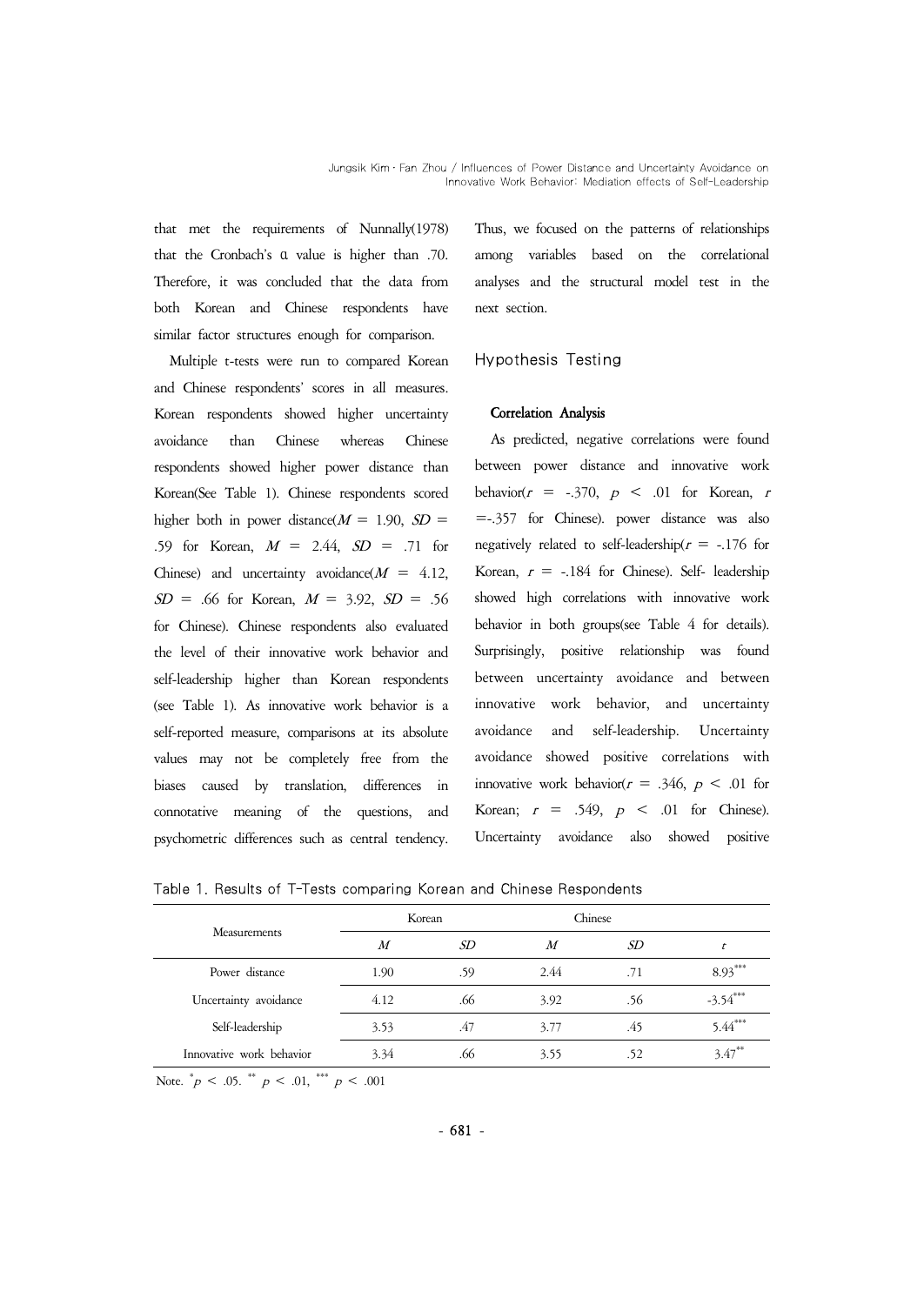correlations with self-leadership( $r=$  .596,  $p <$ .001 for Korean,  $r = .600$ ,  $p < .001$  for with a different language, their responses can Chinese). To examine if there was any culture specific aspect of self-leadership, additional regression analyses were run with each self-leadership strategy as independent variables. Behavioral strategy was the one that desirable to minimize such biases and we ran distinguishes Chinese and Korean samples: it was a significant predictor of innovative work behavior for Korean( $b = .212$ ,  $p < .001$ ) but not for Chinese( $b = .068$ , *n.s.*). Correlational potential coefficients are present in Table 2. Based on correlational analyses, Hypothesis 1 was supported whereas Hypothesis 2 was not.

in two countries answered for the questionnaire have different central tendency or connotative meanings, the comparisons of absolute values in each variable are not adequate. Thus, comparing relationship pattern among variables is more structural equation modeling tests for the next analysis.

Two models were evaluated to examine mediation effects. Initial model postulated full mediation relationships between power distance, uncertainty avoidance, and innovative work behavior with self-leadership as the mediating variable. Alternative model was the partial mediation model which has direct paths between power distance, uncertainty avoidance, and innovative work behavior. We

Structural Model Test

The results of correlation analyses should be interpreted with caution. Because the respondents

Table 2. Correlation Coefficients and Reliabilities among Measures (N=482; 278 Chinese, 204 Korean)

|                             |                       | 2          | 3          | 4           | 5          | 6           |                      |
|-----------------------------|-----------------------|------------|------------|-------------|------------|-------------|----------------------|
| 1. Power distance           | .755(.733)            | $.225*$    | $-.184$    | $-.047$     | .060       | .016        | $-.357$ <sup>*</sup> |
| 2. Uncertainty avoidance    | $.171*$               | .780(.824) | $.600***$  | .479**      | $.390**$   | $.315***$   | .549***              |
| 3. Self-leadership          | $-.176$               | $.596***$  | .898(.870) | $.939***$   | $.877***$  | $.762^{**}$ | $.824***$            |
| 4. Behavioral               | $-.108$               | $.375***$  | $.911***$  | .802(.813)  | $.701$ **  | $.632***$   | $.608***$            |
| 5. Thought                  | $-.091$               | $.390**$   | $.824***$  | $.571$ **   | .765(.737) | $.565***$   | $.572^{**}$          |
| 6. Reward                   | $-.122$ <sup>*</sup>  | $.312**$   | $.741**$   | $.578^{**}$ | $.485***$  | .811(.756)  | $.561**$             |
| 7. Innovative work behavior | $-.370$ <sup>**</sup> | $.346***$  | $.742***$  | $.548^{**}$ | $.490**$   | $.561$ **   | .900(.931)           |

 $p < .05$ ,  $\binom{**}{p} < .01$ ,  $\binom{***}{p} < .001$ 

Correlations in upper right of diagonal = Chinese; Italic number = Cronbach  $\alpha$  for Korean sample; Italic number in parenthesis = Cronbach  $\alpha$  for Chinese sample

Behavioral = behavioral strategy, thought = constructive thought strategy, reward = reward strategy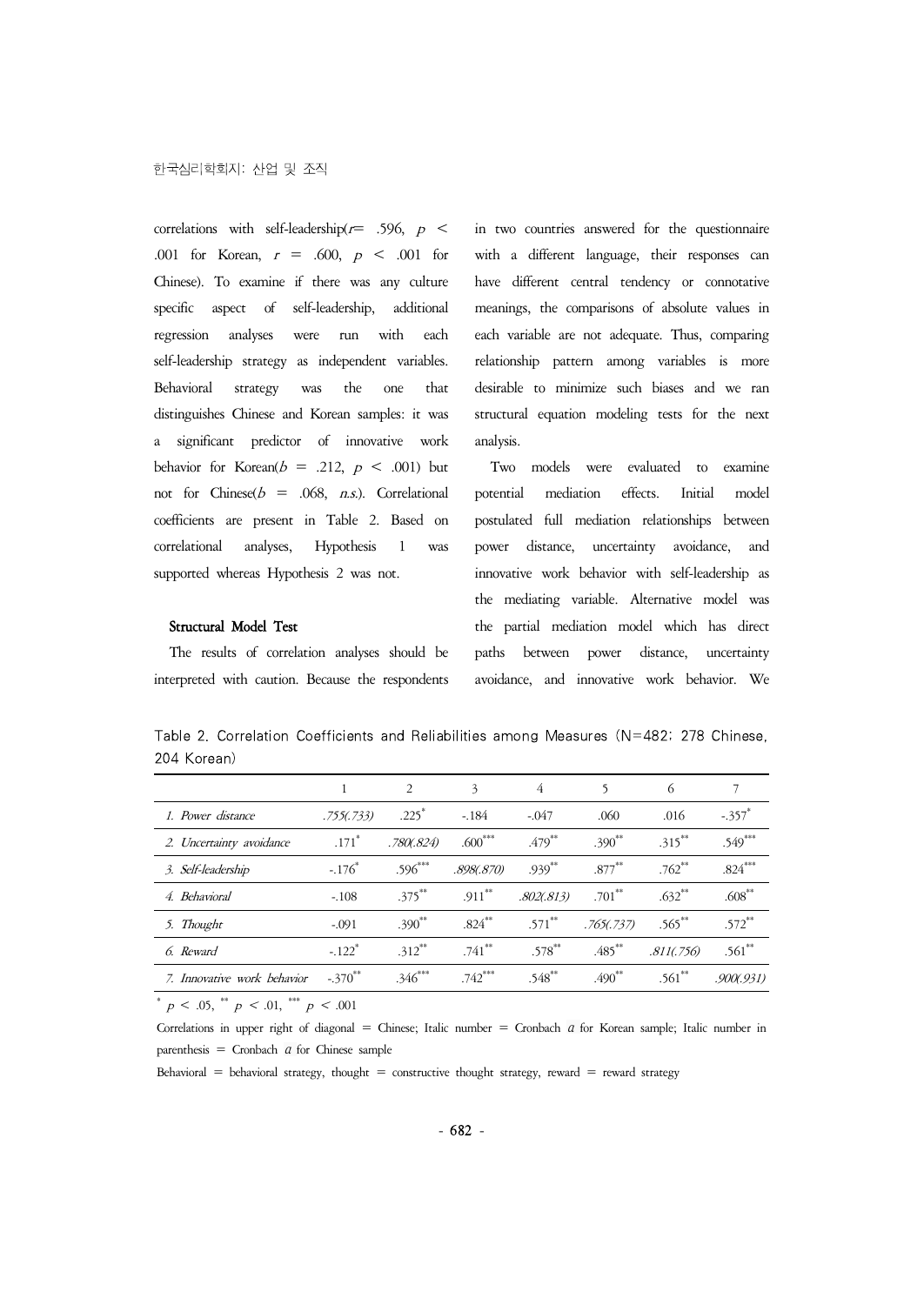Jungsik Kim․Fan Zhou / Influences of Power Distance and Uncertainty Avoidance on Innovative Work Behavior: Mediation effects of Self-Leadership

| Indirect effect                                                 | Participants | $\beta$ | <b>CR</b><br>(Lower) | CR<br>(Upper) | $\overline{P}$ |
|-----------------------------------------------------------------|--------------|---------|----------------------|---------------|----------------|
|                                                                 |              |         |                      |               |                |
| Power distance<br>$\Rightarrow$ Innovative work behavior        | Chinese      | $-191$  | $-409$               | $-.047$       | .002           |
|                                                                 | Korean       | $-.119$ | $-.273$              | $-.028$       | .002           |
| Uncertainty avoidance<br>$\Rightarrow$ Innovative work behavior | Chinese      | .487    | .282                 | .752          | .002           |
|                                                                 | Korean       | .472    | .254                 | .699          | .002           |

Table 3. Results of Bootstrap Analyses for the Mediation Effects by Self-Leadership

used a bootstrapping method. A typical analysis method of SEM is problematic due to its low power in detecting intervening variable effects and its lack of quantification of the indirect effect. Thus, it was to test the significance of the indirect effect itself. The path coefficient for the indirect effect represents the change in functional outcome for every unit change in power distance and uncertainty avoidance that is mediated through self-leadership. Bootstrapping the mediated effect tends to have the highest power and the best type I error control. A bootstrap approximation with 2000 iterations yielded a percentile-based confidence interval. If zero is not between the lower and upper bound, it is concluded that the indirect effect is significantly different from zero, which indicates mediation present.

For both Korean and Chinese respondents, indirect effects of power distance and uncertainty avoidance through self-leadership were apparent whereas no direct effects from power distance and uncertainty avoidance to innovative work behavior were found. The indirect effects were tested using a bootstrap estimation approach with 1000 samples(Shrout & Bolger, 2002). The results indicated the indirect coefficients of self-leadership were significant for power distance and innovative work behavior for both Korean and Chinese( $\beta$  = -.119,  $p$  < .01 for Korean;  $\beta$  $=$  -.191,  $p < .01$  for Chinese). Indirect effects between uncertainty avoidance and innovative work behavior were also found significant for both samples( $\beta = .472$ ,  $p < .01$  for Korean;  $\beta$  $= .487, p < .01$  for Chinese). The results of bootstrap analyses are present in Table 3. Therefore, Hypothesis 3 and 4 were supported based on these results.

Table 4 displays the fit indices of initial and competing models. Initial model of Korean respondents produced satisfactory model fit indices,  $\chi/2/df = 1.961$ , CFI = .958, NFI = .919, TLI = .942, RMSEA = .069. Full mediation model also resulted in good model fit indices,  $\chi 2/df = 1.973$ , CFI = .955, NFI = .915, TLI = .941, RMSEA = .069. To examine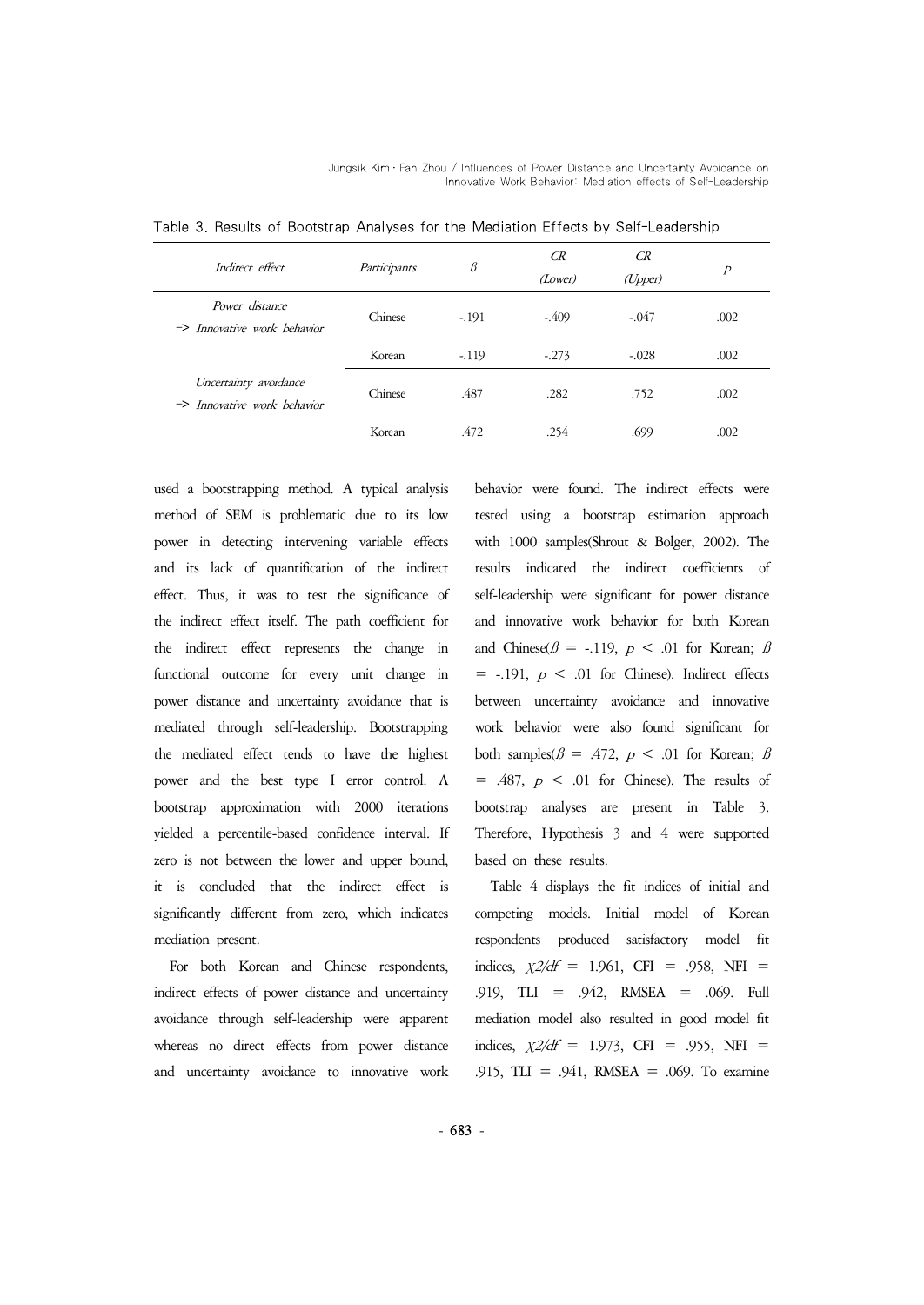|         |                                                         | $X^2$  | df             | x2/df | <b>CFI</b> | NFI  | TLI  | <b>RMSEA</b> |
|---------|---------------------------------------------------------|--------|----------------|-------|------------|------|------|--------------|
| Korean  | Hypothesis model<br>(partial mediation model)           | 94.120 | 48             | 1.961 | .958       | .919 | .942 | .069         |
|         | Competing model<br>(full mediation model)               | 98.642 | 50             | 1.973 | .955       | .915 | .941 | .069         |
|         | Difference berween initial model<br>and competing model | 5.522  | $\overline{2}$ |       |            |      |      |              |
| Chinese | Hypothesis model<br>(partial mediation model)           | 88.910 | 48             | 1.852 | .964       | .925 | .950 | .055         |
|         | Competing model<br>(full mediation model)               | 91.587 | 50             | 1.832 | .963       | .923 | .951 | .055         |
|         | Difference between initial model and<br>competing model | 2.677  | $\overline{2}$ |       |            |      |      |              |

Table 4. Results of Structural Model Tests for Hypothesis Model and Competing Model

if the partial mediation model was better than the full model, Chi-square difference test was run but no significant improvement was found. Overall model fit indices did not change or not improve either. In structural model analysis, a parsimonious model is better if overall fit indices are similar. Thus, the full mediation model was chosen as the best model for Korean group. The initial model of Chinese respondents also showed good fit indices( $\chi$ 2/df = 1.852, CFI = .964,  $NFI = .925, TLI = .950, RMSEA = .055$ . Full mediation model also produced good model fit indices,  $\chi/2/df = 1.832$ , CFI = .963, NFI = .923, TLI = .951, RMSEA = .055. Model fits in full mediation model did not improve significantly.

Therefore, the full mediation model was chosen as the best fit model for both Korean and Chinese groups. Final structural models present in Figure 1 show that power distance



Figure 1. Structural Model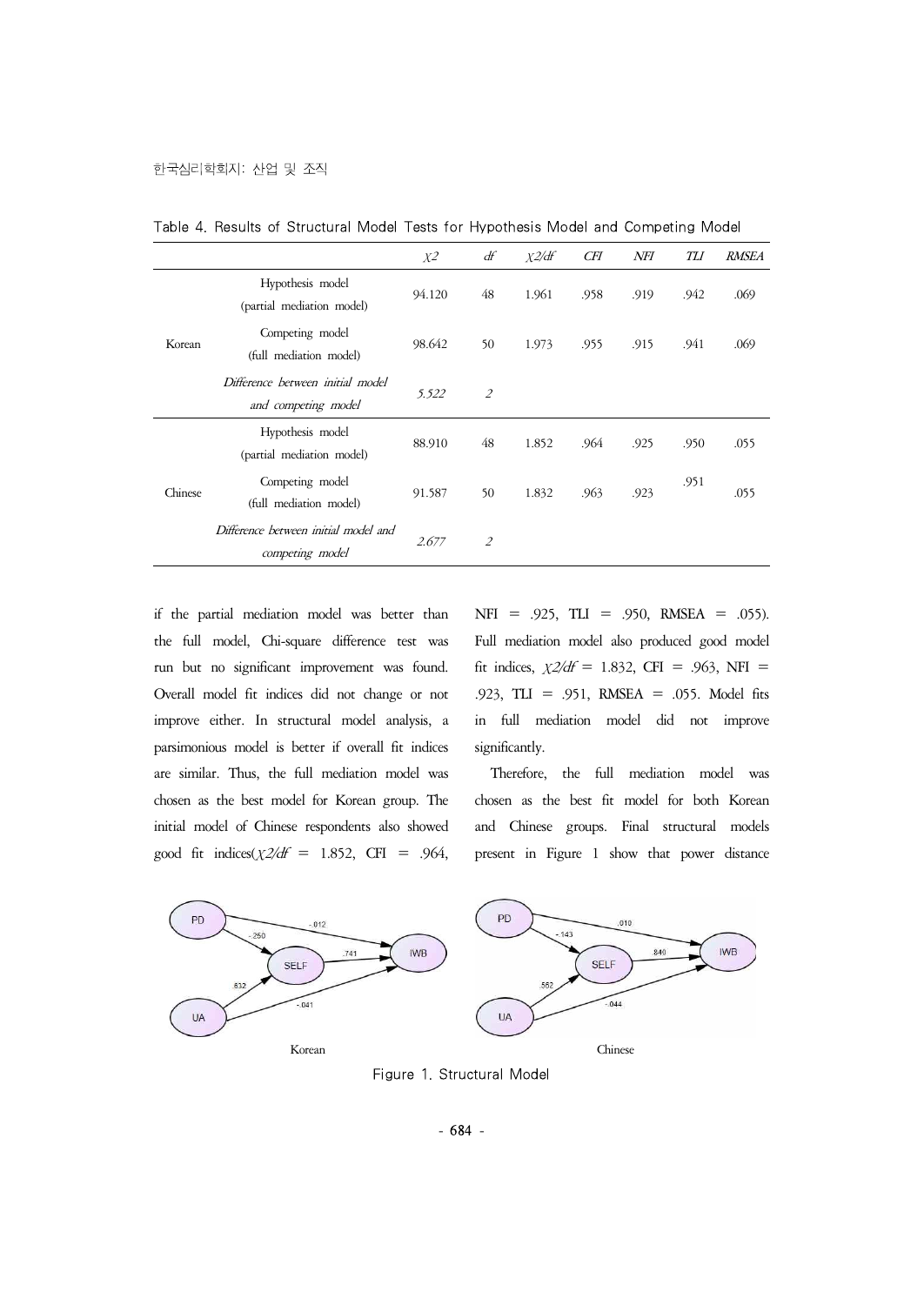and uncertainty avoidance are different in their relationships with self-leadership across groups of respondents. power distance is related to self-leadership for both Korean respondents( $\beta$  $=$  -.250,  $p \leq .01$ ) and Chinese( $\beta = -.143$ , p < .001). In contrast, similar with the findings from correlation analyses, paths from uncertainty higher uncertainty avoidance to self-leadership are positive for both Korean and Chinese respondents( $\beta$  = .632,  $p$  < .01 for Korean,  $\beta = .562$ ,  $p < .01$  for Chinese). Self-leadership is a strong predictor of innovative work behavior for both Chinese and Korean respondents. Path coefficients are quite high for both Korean( $\beta$  = .741,  $p$ < .001) and Chinese  $(\beta = .840, p < .001)$ .

#### **Discussion**

The goal of the present study was to investigate if individual employees' cultural value orientations, which was measured by power distance and uncertainty avoidance, are related to their innovative work behavior. We specially focused on the mediating effects of self-leadership in the relationships between power distance and levels in individuals' culture value orientations uncertainty avoidance, and innovative work behavior in order to identify working mechanism at individual level. In addition to those goals, we also aimed to test the validity of the proposed hypotheses regardless cultures by comparing the data obtained from Korean and Chinese employees.

## Findings and Implications

The results of descriptive data analyses demonstrated that Chinese respondents still showed higher power distance than Korean respondents whereas Korean respondents showed avoidance than Chinese respondents, of which results are similar with those reported in Hofstede's most recent study (2001). However, the gap in uncertainty avoidance between two countries became smaller in uncertainty avoidance(4.12 for Korean, 3.92 for Chinese) in our sample. One possible interpretation is that although China experienced tremendously fast transition throughout various areas in the society since the 'Opening of China,'(Yang, 2014), the Chinese people became accustomed to the pace of change because the society has been stable recently, and as a result, Chinese people became to feel less uncertainty. An accurate reason for why uncertainty avoidance levels became smaller across two countries cannot be answered in this study due to small sample size and limited numbers of variables. However, this study confirms that the are constantly changing and that it is necessary to continue monitoring the pattern of change for practical purposes.

As predicted, individuals' cultural value orientations were significantly related with their innovative work behavior supporting our rationale that cultural values enhance or discourage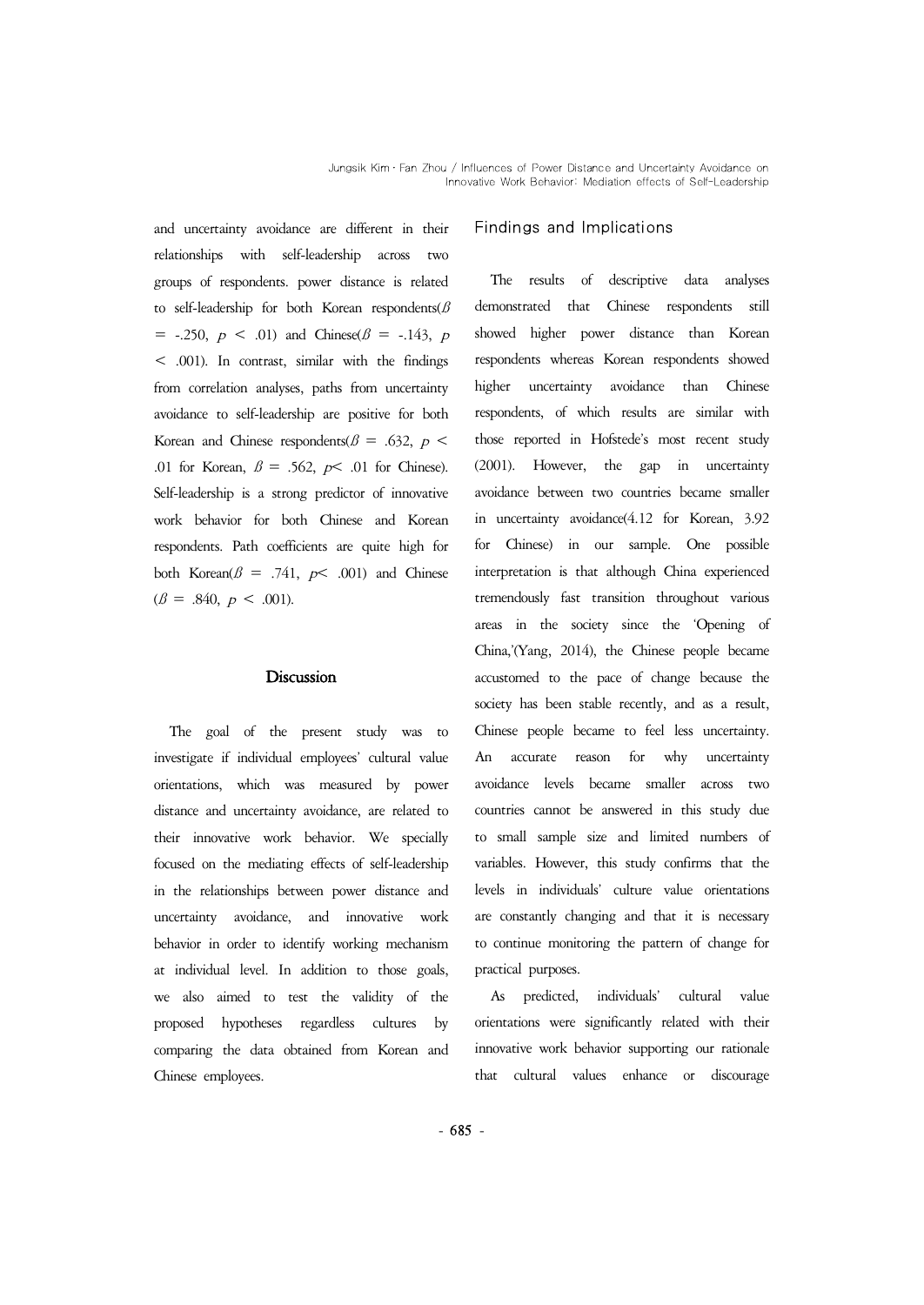individuals' efforts in innovation. Yet, uncertainty avoidance and power distance were related with innovative work behavior in somewhat different ways. power distance was negatively related with innovative work behavior for both Korean and Chinese respondents. This result supports the findings in previous studies(Bialas, 2009; Herbig & Dunphy, 1998; Van Evergingen & Waarts, 2003). Surprisingly, uncertainty avoidance was a positive predictor of innovative work behavior positively related to innovative work behavior for incremental innovation related outcomes. both for Chinese and Korean respondents. This is an opposite result from the prediction based unstable state, high uncertainty avoidance might on the previous literature(Jansen, Van Den Bosch & Volberda, 2006; Miron, Erez, & Naveh, 2004; O'Reilly, et al., 1991; Shane, 1993; Williams & McQuire, 2005). We interpret that this result might be related with dual meanings of innovative work behavior. The respondents might have thought of different type of innovative behaviors, perhaps more related with incremental innovation than with radical innovation. Incremental innovation builds upon the established knowledge rather than completely new ideas to steadily improves the methods or materials used in the organization(Hill & Rothaermel, 2003). Compared with radical innovation, incremental innovation aims for affect innovation(Grinstein, 2008) or even has a secured success because it primarily focuses developing familiar routine in work into a better one(Markus, 2012; Wang, 2012). If this is the case, individuals with high uncertainty avoidance may avoid radical new ideas but may pursue incremental changes because they prefer secure

achievements. We conducted further analyses to examine this possibility. We ran a regression analysis with only items relevant to incremental innovation from the total items in innovative work behavior measure. As expected, beta weight by uncertainty avoidance increased from .341 to .371,  $p \leq .001$ . This result supports our interpretation that uncertainty avoidance is rather for incremental innovation related outcomes.

Furthermore, if the global economy is in an unstable state, high uncertainty avoidance might mean that the employees face not only more challenges but also more opportunities. Ironically, this may push firms to make more efforts to seek for innovation as a way to escape from unstable firm situation, which may bring more innovative work behaviors. For example, many Japanese and German firms make efforts to reduce uncertainty through greater investments in employee training and in information technology, which helps them gain differentiated advantage in the international market(Gupta, 2011). In fact, there is empirical evidence rationale. As discussed in introduction, uncertainty sometimes does not positive relationship with it(Gupta, 2011). For example, Ladbury & Hinz(2009) point out people in high uncertainty avoidance make choices for uncertain outcomes if they involve gains. Yang(2014) found that income is related with uncertainty avoidance and outcome: as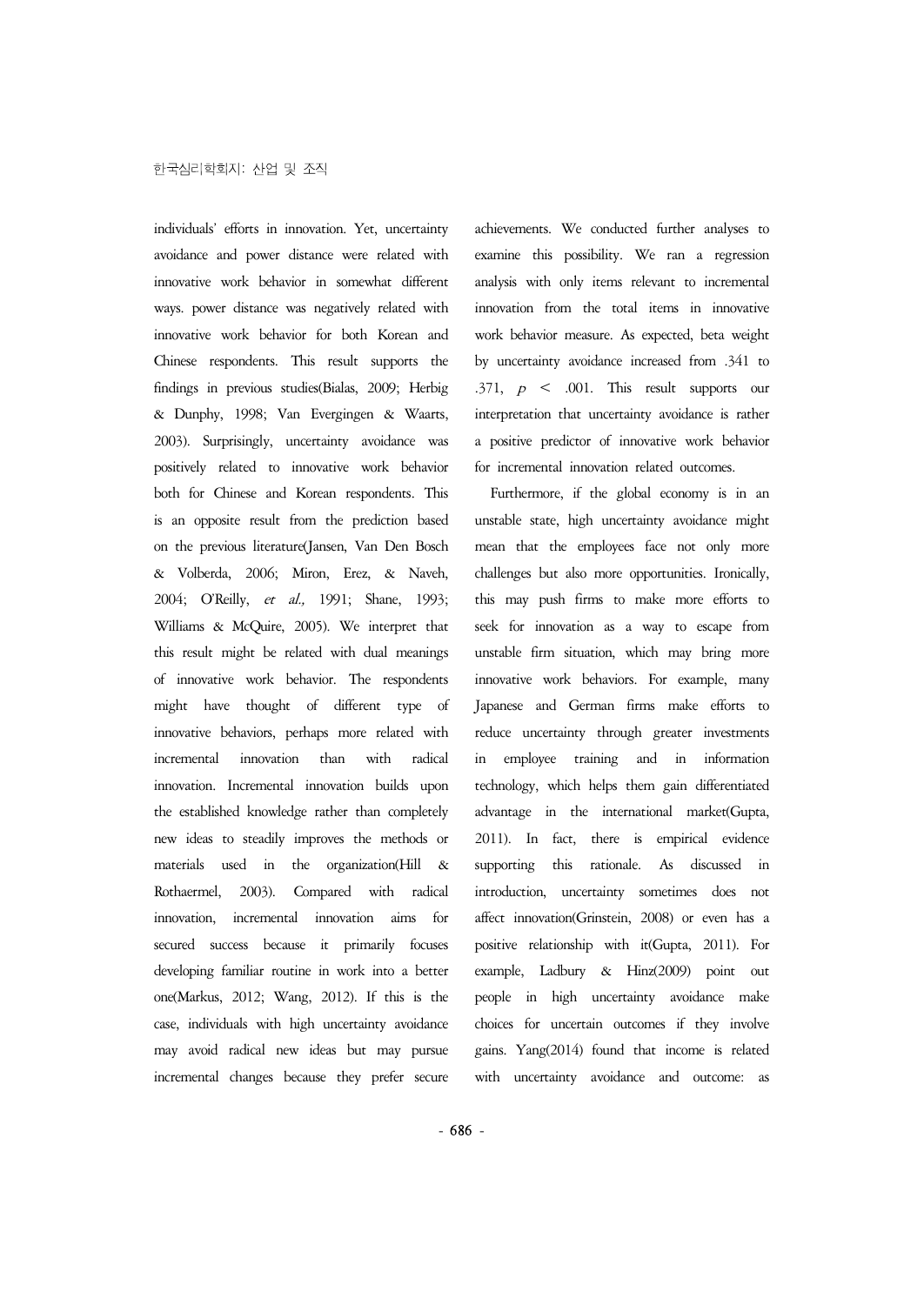income increases, people in even high uncertainty avoidance culture are more willing to take risks. Together with those findings, our study suggests that uncertainty avoidance should not be just considered as a simple barrier to innovative work behavior but that more complex situational factors exist to explain such relationship.

Hypotheses on the mediation effects of selfleadership were also supported. As predicted, self -leadership mediated the relationship between uncertainty avoidance and innovative work behavior for both Korean and Chinese respondents. Based on this finding, we claim the role of leadership as a direct absorber of an organization's culture. Those with a high level of self-leadership tend to take initiatives and drive the oneself to achieve goals with minimum need of external guidance. Thus, they can be more sensitive to the culture within organization that may influence employees' work outcome. It is well formulated that culture's influences on individual's behavior are through self-concept (Markus & Kitayama, 1991). Our study shows that as for innovative work behavior it is particularly through leadership based self-concept.

We view that our study has contributions in following points. The first is an affirmation of the importance of self-leadership between culture's influence and manifestation of innovative work behavior. innovative work behavior is a self-driven work behavior compared to other types of work behaviors. Thus, it should be dependent of internal motivation and

direction. Self-leadership is not what a leader others but what an individual influences oneself. Because it requires clear self-direction and strong motivation, its positive link to innovative work behavior is expected but previous research has neglected examining the mediation effect of self-leadership on innovative work behavior. Our study provides some meaningful answers to this research gap.

Second, this study also has contribution to the research linking culture and self-leadership. Self-leadership is studied by many angles but its link to culture is a few while a few of studies tried to validate the concepts of self-leadership across different cultures(Neubet & Wu, 2006). Especially, researchers claimed the needs for empirical research to investigate the practice of self-leadership in other cultures(Alves at el., 2006). Our research is one of the efforts to fill the lacuna.

To look at this issue more carefully, this study shows the pros and cons of a crossnational study. The most important benefit is theory by finding a universal pattern of relations among variables across different samples. On the other hand, a significant challenge is that if we do not find consistent results across different samples, the results mean either that our theory is not valid or that there exist possible unique and national factors that influence innovative work behavior. Our results show both of them exist to some different extent in this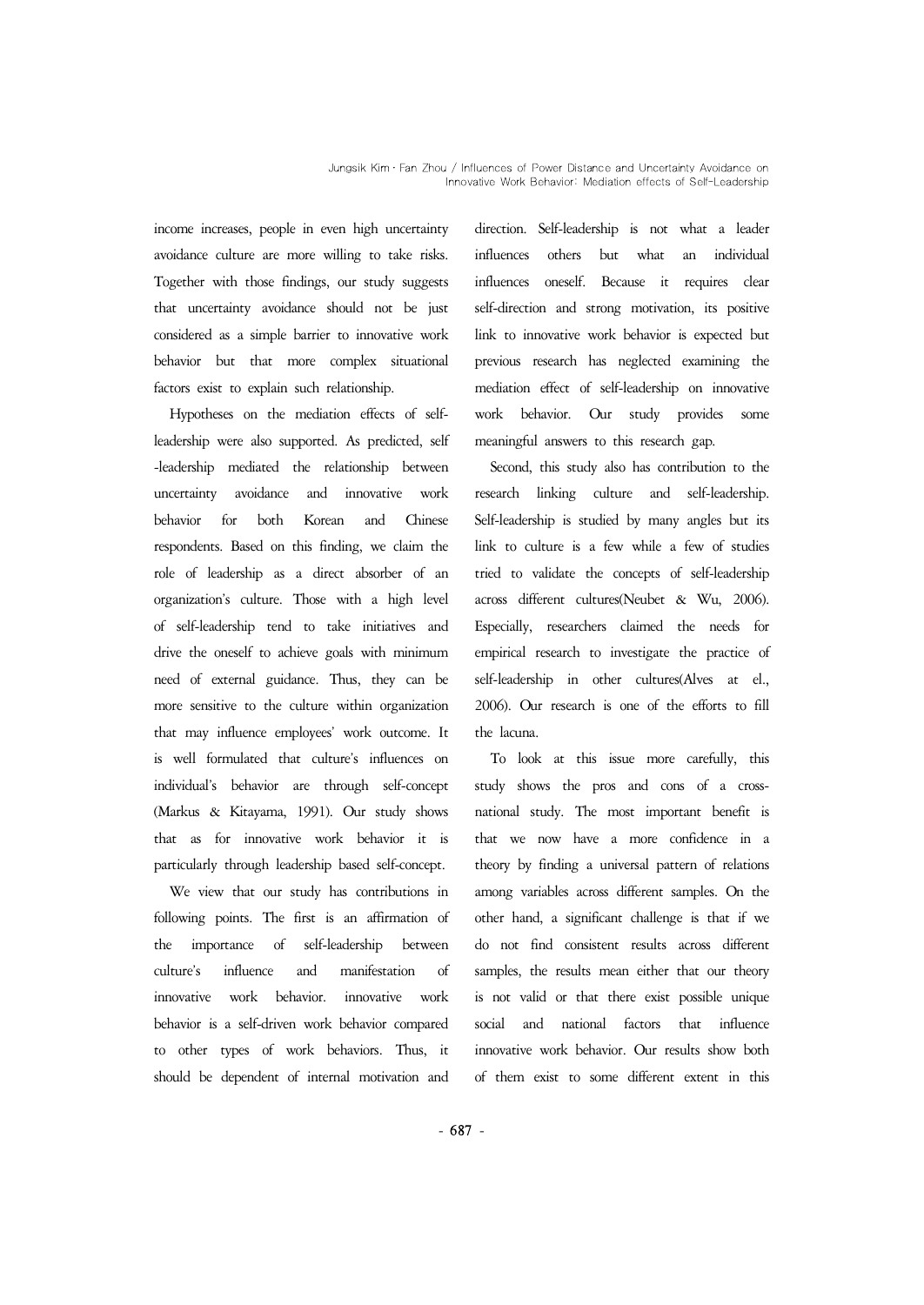study. A universal finding is that individuals' cultural value orientation is an important key variable to understand their innovative work behavior. Both Korean and Chinese respondents' innovative work behavior were related with uncertainty avoidance and power distance with a bit variation, indicating that initiation, progress, and final demonstration of innovative work behavior seems dependent of cultural values. In this sense, there is need to emphasize that innovation is a collective work based on 2015; Shin, Kim, & Han, 2009). While this is interactions among different individuals. No matter how an individual is potentially innovative, his/her final behavioral outcome is unlikely to lead to innovation unless the organization builds environment that encourage innovative work behavior. Innovative individuals would not make efforts to produce innovative work behavior because such behaviors can be seen as unfitting actions in organization. Our findings suggest that building environment context nurturing the individuals' freedom from hierarchy pressure is as equally important as selecting, training, and motivating capable innovative individuals.

Some notable differences across two samples were found, too. Especially, the relationship strength between power distance and innovative work behavior differed across Korean and Chinese respondents. This result suggests that managers working at multinational environment (i.e., Korean-Chinese joint firm) needs to monitor and selectively encourage or discourage certain

behaviors related to power distance. For example, actions emphasizing hierarchical  $culture(i.e., excessive top-down decision making)$ or order making) should be monitored with more caution for Chinese workers.

In the global world, managers and workers cannot avoid a difficult task, increasing cultural diversity in the organization. Creativity research constantly reveals that diversity is a great asset to bring creativity and innovation(Li et al., a good sign, to many managers, how to deal with workers from different cultural backgrounds, is a very challenging task. A famous cultural anthropologist and psychologist, Richard Schweder(1991), mentioned that in order to and harmony from this multi-cultural world, we should seek for universal truth but not in a dogmatic way. Our finding echoes the same wisdom is valid in organizational management, too.

## Limitations and Suggestions

This study also has several limitations. First, this study does not rule out the interplay of the organizational culture and societal culture in terms of influences on individuals. In many cases, societal culture is reflected in organizational culture(i.e., Japanese firms showing strong collectivism) whereas in other cases, the culture of an organization is purposely fabricated to be different from the dominant social culture for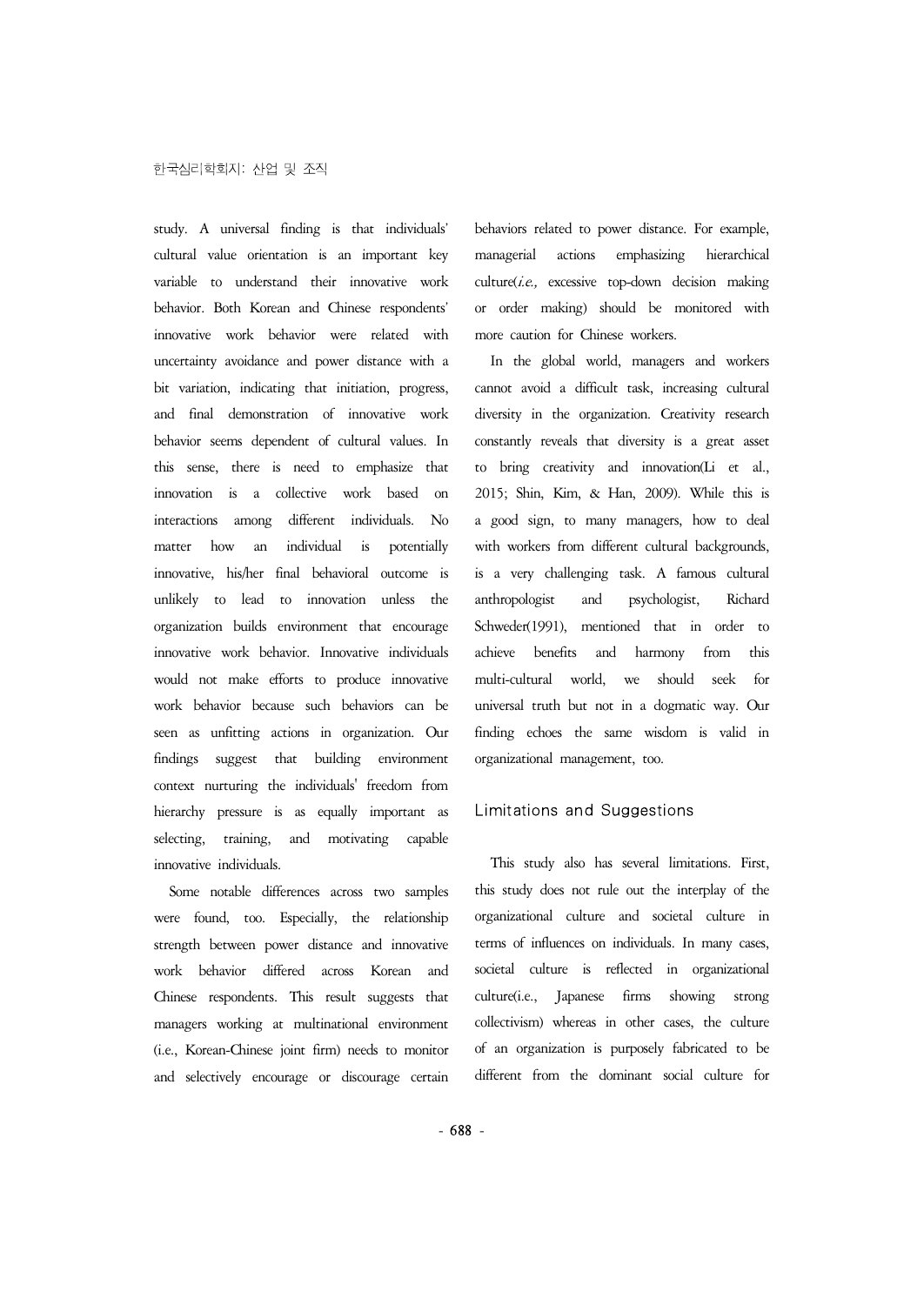certain purposes(i.e., Samsung Electronic's organizational culture promoting individual initiates and free hierarchy). In such cases, social culture pre-internalized within individuals and organizational culture may interact to affect them in a complex forms. Whether creating new culture is possible or not is still on debate(Hong & Mallorie, 2004). Thus, it is valuable for the management of organization to discern to what extent an individual's cultural value and innovative behaviors are affected by different sources of cultures. Collecting data from a same industry in different countries can be an alternative way to control such biases.

Another limitation is that this study could not examine proposed research questions by different types of organizations. Lee(2003) demonstrated that individuals' cultural orientation has different effects on the employees to resist against the team organization more in manufacturing firms than in other firms because high power distance makes individuals to resist team organization which ensure more freedom in communications and more empowerment, which is opposite from the hierarchy observed in high power culture. Similarly, Hofstede(1980) once claimed that the a organizational structure providing a high level of freedom as well as responsibility does not work well in countries with high power distance. Therefore, while we focus on individual level cultural orientation in this study, future studies are encouraged to examine such various effects by organization type for practical insights.

#### **References**

- 이준호 (2003). 우리나라 조직구성원들에 인지 된 문화적 가치관이 팀제에 대한 저항과 조직성과에 미친 영향. 조직과 인사관리연 구, 27(4), 25-57.
- 신용국, 김명소, 한영석. (2009). 셀프리더십 척 도(Revised Self-Leadership Questionnaire) 타당 화 연구: 우리나라 대학생을 중심으로. 한 국심리학회지: 학교, 6(3), 313-340.
- 양현철, 정현선, 박동건 (2013). 직장 유연성이 신입사원급 직장인들의 이직의도와 혁신 적 업무행동에 미치는 영향: 일-성장 균 형, 조직지원인식의 매개 효과 및 셀프 리더십의 조절 효과를 중심으로. 한국심리 학회지: 산업 및 조직, 26(1), 149-176.
- Alves, J. C., Lovelace, K. J., Manz, C. C., Matsupura, D., Toyasaki, F. & Ke, K. (2006). A cross-cultural perspective of self-leadership. Journal of Managerial Psychology, 21(4), 338- 359.
- Amabile, T. M., Conti, R., Coon, H., Lazenby, J., & Herron, M. (1996). Assessing the work environment for creativity. Academy of Management Journal, 39(5), 1154-1184.
- Anderson, J. S., & Prussia, G. E. (1997). The self-leadership questionnaire: Preliminary assessment of construct validity. The Journal of Leadership Studies, 4, 119-143.
- Barri, P. S., & Glynn, M. A. (2004). Cultural variations in strategic issue interpretation: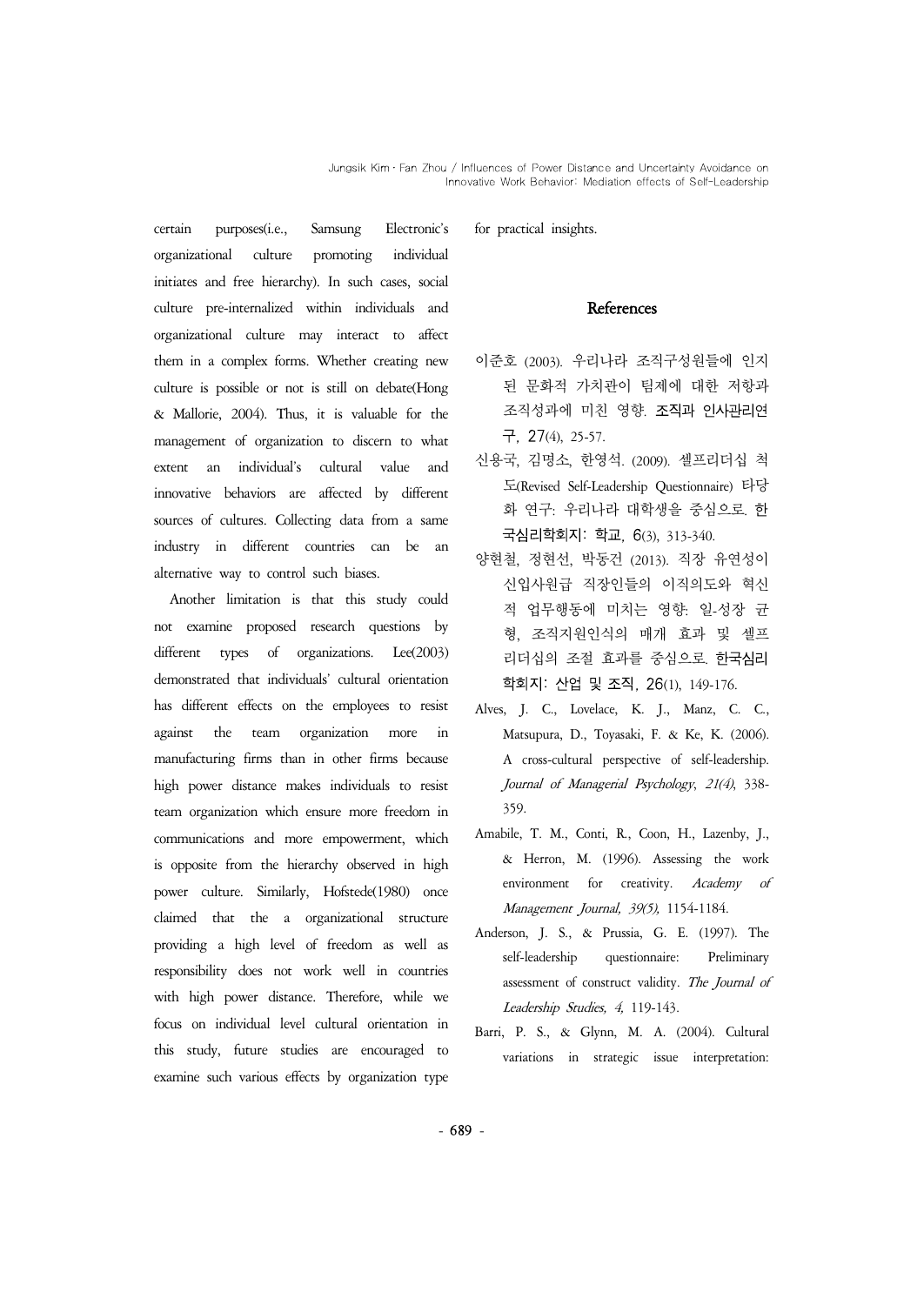Relating cultural uncertainty avoidance to controllability in discriminating threat and opportunity. Strategic Management Journal, 25, 59-67.

- Bialas, S., (2009). Power distance as a determinant of relations between managers and employees in the enterprises with foreign capital. Journal of Intercultural Management, 1(2), 105-115.
- Carmeli, A., Meitar, R., & Weisberg, J. (2006). Self-leadership skills and innovative behavior at work .International Journal of Manpower, 27(1), 75-90.
- Daniels, M. A., & Greguras, G. J. (2014). Exploring the nature of power distance: Implications for micro and macro-level theories, processes, and outcomes. Journal of Management, 40(5), 1202-1229.
- Dickson, M. W., Den Hartog, D. N., & Mitchelson, J. K. (2003). Research on leadership in a cross-cultural context: making progress, and raising new questions. Leadership Quarterly, 14, 729-768.
- Diliello, T. C., & Houghton, J. D. (2006). Maximizing organizational leadership capacity for the future: Toward a model of self-leadership, innovation and creativity. Journal of Managerial Psychology, 21, 319-337.
- Dorfman, P. W., & Howell, J. P. (1988). Dimensions of national culture and effective Hofstede, G. (2001). leadership patterns: Hofstede revisited. Advances in International Comparative Management, 3, 127-149.
- Erez, M., & Nouri, R. (2010). Creativity: The influence of cultural, social, and work contexts. Management and Organization Review,

6(3), 351-370.

- Gelfand, M. J., Erez, M., & Aycan, Z. (2007). Cross-cultural organizational behavior. Annual Review of Psychology, 58, 479-514.
- Grinstein, A. (2008). The effect of market orientation and its components on innovation consequences: a meta-analysis. Journal of the Academy of Marketing Science, 36(2), 166-173.
- Goldsmith, R., & Witt, T. (2005). The predictive validity of an opinion leadership scale. Journal of Marketing Theory and Practice, 28-35.
- Gupta, V. (2011). Cultural basis of high performance organizations. International Journal of Commerce and Management, 21(3), 221-240.
- Hannay, M. (1991). The cross-cultural leader: the application of servant leadership theory in the international context. Journal of International Business and Cultural Studies, 1, 1-12.
- Herbig, P., & Dunphy, S. (1998). Culture and innovation. Cross-Cultural Management: An International Journal, 5(4), 13-21.
- Hill, C. W. L., & Rothaermel, F. T. (2003), The performance of incumbent firms in the face of radical technological innovation. Academy of Management Review, 28(2), 257-274.
- Hofstede, G. (1980). *Culture's consequences:* International differences in work-related values. Sage, Beverly Hills: CA.
- Culture's Consequences: Comparing Values, Behaviors, Institutions and Organizations across Nations, 2nd ed. Sage, Thousand Oaks: CA.
- Hong Y-Y., & Mallorie, L. A. (2004). A dynamic constructivist approach to culture: Lessons learned from personality psychology. Journal of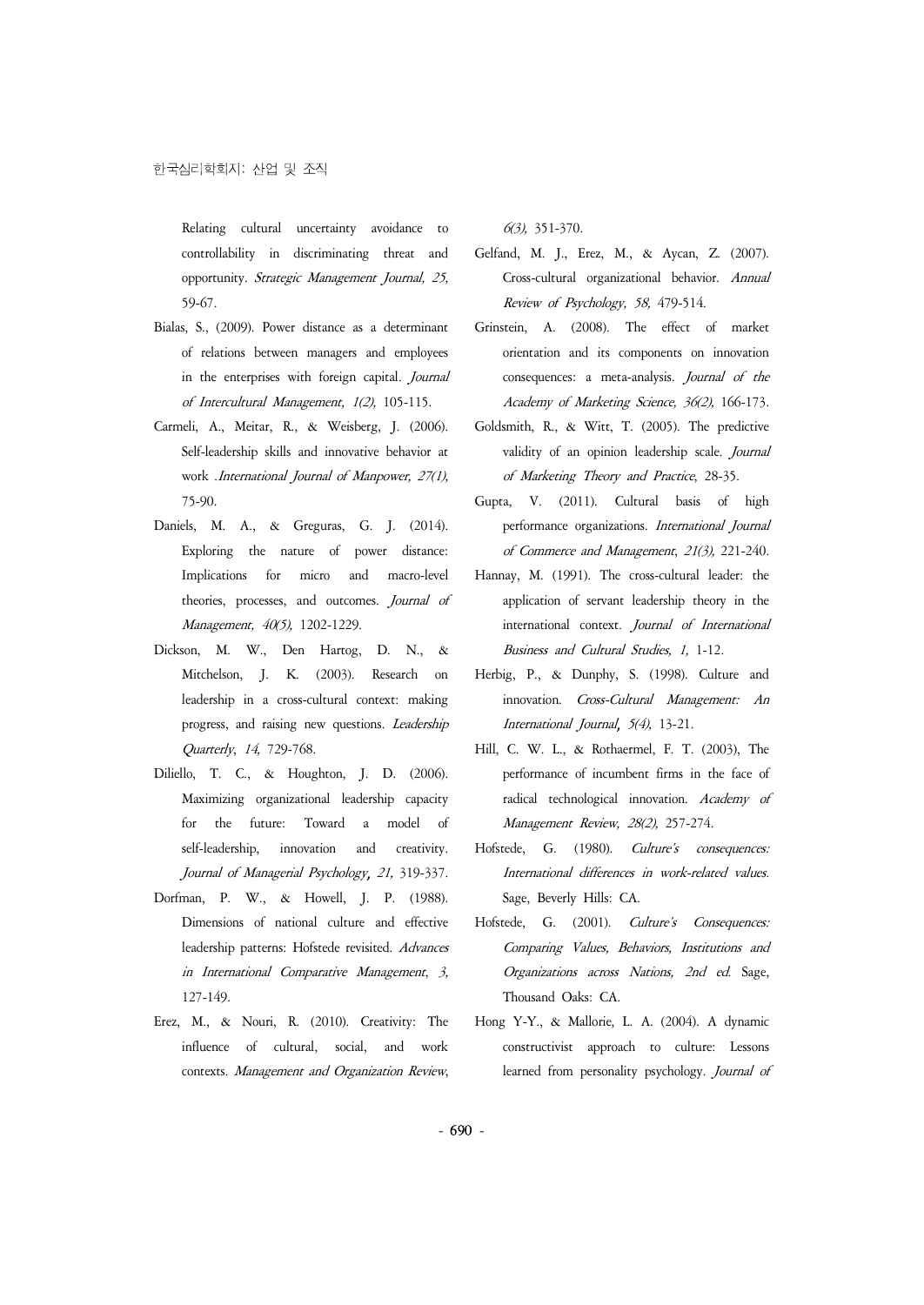### Research in Personality, 38, 59-67

- Howell, J. (2005). The right stuff: Identifying and developing effective champions of innovation. The Academy of Management Executive, 19(2), 108-119.
- Howell, J., & Higgins, C. (1990). Champions of change: identifying, understanding, and supporting champions of technological change. Organizational Dynamics, 19(1), 40-55.
- Houghton, J. D., & Neck, C. P. (2002). The revised self-leadership questionnaire: Testing a hierarchical factor structure for self-leadership. Journal of Managerial Psychology, 17, 672-691
- House, R. J., Hanges, P. J., Javidan, M., Dorfman, P. W., & Gupta, V. (2004). Culture, leadership, and organizations: The GLOBE study of 62 societies, Sage Publications: Thousand Oaks: CA
- Janssen, O. (2000). Job demand, perceptions of effort-reward fairness, and innovative work behavior. Journal of Occupational and Organizational Psychology, 73, 287-302.
- Janssen, O. (2004). How fairness perceptions make innovative behavior more or less stressful. Journal of Organizational behavior, 36, 201-215.
- Jansen, J. P., Van Den Bosch, F. A. J., & Volberda, H. W. (2006). Exploratory innovation, exploitative innovation, and performance: Effects of organizational antecedents and environmental moderators. Management Science, 52(11), 1661-1674.
- Javidan, M. & House, R. J. (2001). Cultural acumen for the global manager: Lessons from project GLOBE. Organizational Dynamics, 29 (4), 289-305.
- Klein K. J., & Knight, A. P. (2005). Innovation implementation. Current Direction in Psychological Science, 14(5), 243-246.
- Kotter, J., & Schlesinger, L. (1979). Choosing strategies for change, Harvard Business Review, 57(2), 106-114.
- Lyons, B., & Henderson, K. (2005). Opinion leadership in a computer-mediated environment. Journal of Consumer Behavior, 4(5), 319-329.
- McLean, L. D. (2005). Organizational culture's influence on creativity and innovation: A review of the literature and implications for human resource development. Advances in Developing Human Resources, 7(2), 226-246.
- Manz, C. C. (1992). Self-leading work teams: Moving beyond self-management myths. Human Relations, 45, 1119-1140.
- Manz, C. C. & Neck, C.P. (1999). Mastering self-Leadership: empowering yourself for personal excellence. Prentice-Hall: Upper Saddle River, NJ.
- Markus, H. R., & Kitayama, S. (1991). Culture and the self: Implications for cognition, emotion, and motivation. Psychological Review, 98(2), 224-253.
- Miron, E., Erez, M., & Naveh, E. (2004). Do personal characteristics and cultural values that promote innovation, quality, and efficiency compete or complement each other? Journal of Organizational Behavior, 25, 175-199.
- Neck, C. P., Nouri, H., & Godwin, J. L. (2003). How self-leadership affects the goal-setting process. Human Resource Management Review, 13, 691-707.
- Neck, C. P., & Houghton, J. (2006). Two decades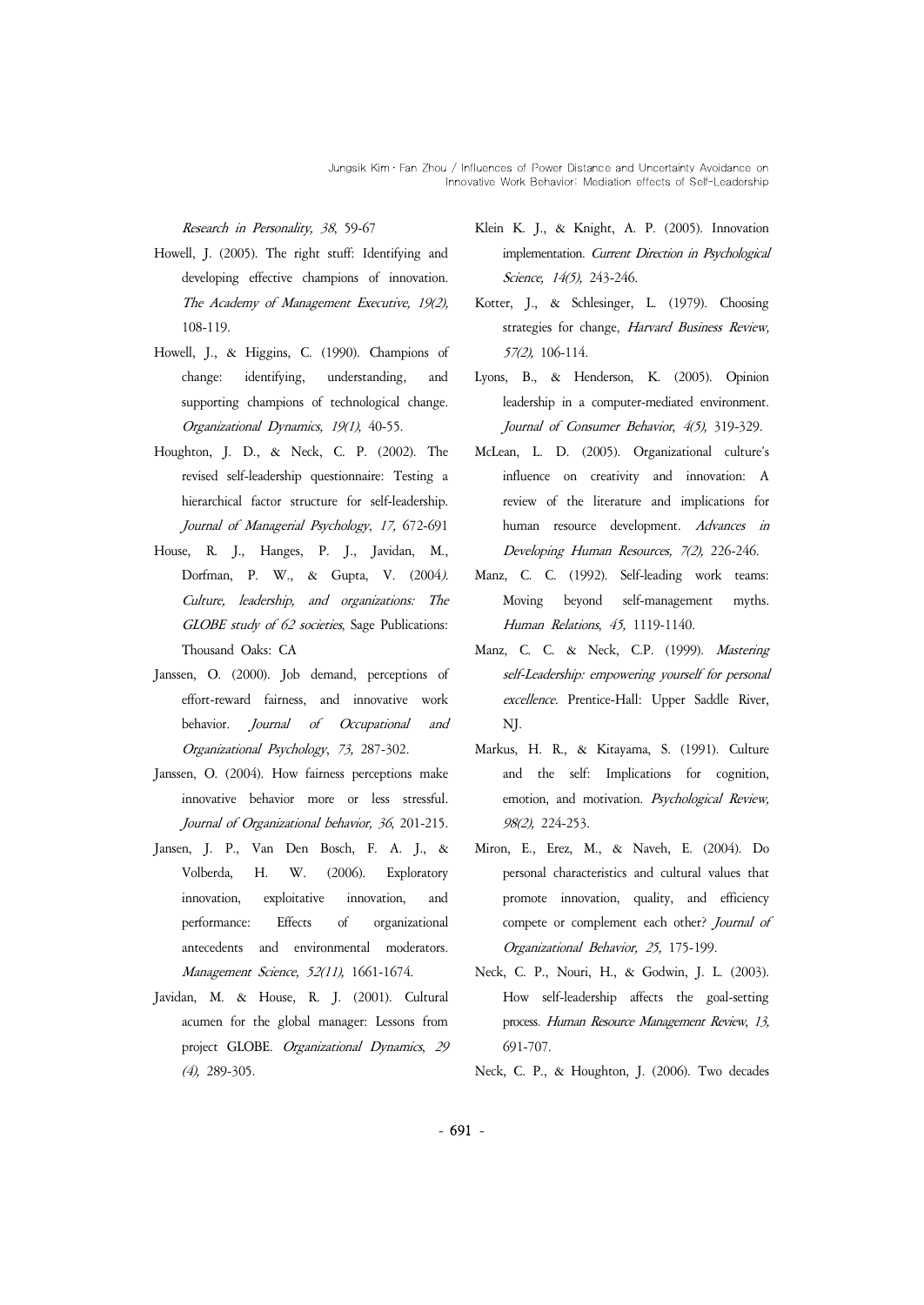of self-leadership theory and research: Past developments, present trends, and future possibilities. Journal of Managerial Psychology, 21, 270-295.

- Neubert, M. J., & Wu, J. C. (2006).An investigation of the generalizability of the Houghton and Neck Revised Self-Leadership Questionnaire to a Chinese context. Journal of Managerial Psychology, 21, 360-373.
- Pearce, C. L., & Manz, C. C. (2005). The new silver bullets of leadership: The importance of self and shared leadership in knowledge work. Organizational Dynamics, 34, 130-140.
- Prussia, G. E., Anderson, J. S., & Manz, C. C. Shane, S. A. (1993). Cultural Influences on (1998). Self-leadership and performance outcomes: The mediating influence of self-efficacy. Journal of Organizational Behavior, 19, 523-538.
- Roney, C. J., & Sorrentino, R. M. (1995). Reducing self-discrepancies or maintaining self-congruence? Uncertainty orientation, selfregulation, and performance. Journal of Personality and Social Psychology, 68(3), 485- 497.
- Rhyne, L. C., Teagarden, M. B., & Van den Panhuyzen, W. (2002). Technology-based competitive strategies: the relationship of cultural dimensions to new product innovation. Journal of High Technology Management Research, 13, 249-277.
- Schwartz, S. H. (1999). Cultural value differences: Some implications for work. Applied Psychology: An International Review, 48, 23-48.
- Shweder, R. A. (1991). Thinking through cultures: Expeditions in cultural psychology. Cambridge,

MA: Harvard University Press.

- Scott, S. G., & Bruce, R.A. (1994). Determinants of innovative behavior: A path model of individual innovation in the workplace. Academy of Management Journal, 37(3), 580-607.
- Shalley, C. E., & Gilson, L. (2004). What leaders need to know: A review of social and contextual factors that can foster or hinder creativity. The Leadership Quarterly, 15, 33-53.
- Shane, S. A. (1992). Why do some societies invent more than others? Journal of Business Venturing, 7, 29-46.
- national rates of innovation. Journal of Business Venturing, 8, 59-73.
- Stewart, R., Barsoux, J. L., Kieser, A., Ganter, H. D., & Walgenbach, P. (1994). Managing in Britain and Germany. London: St. Martin's Press/MacMillan Press.
- Shrout, P. E., & Bolger, N. (2002). Mediation in experimental and nonexperimental studies: New procedures and recommendations. Psychological Methods, 7(4), 422-445.
- Teece, D., & Leih, S. (2016). Uncertainty, innovation, and dynamic capabilities. California Management Review, 58(4), 5-12.
- Van de Vijver, F. J. R., & Tanzer, N. K. (2004). Bias and equivalence in cross-cultural assessment: An overview. European Review of Applied Psychology, 54, 119-135.
- Venkataraman, S., Shane, S., McGrath, R., & MacMillan, I. (1993). Some central tensions in the management of corporate venturing, In Birley, S. & MacMillan, I. (Ed.)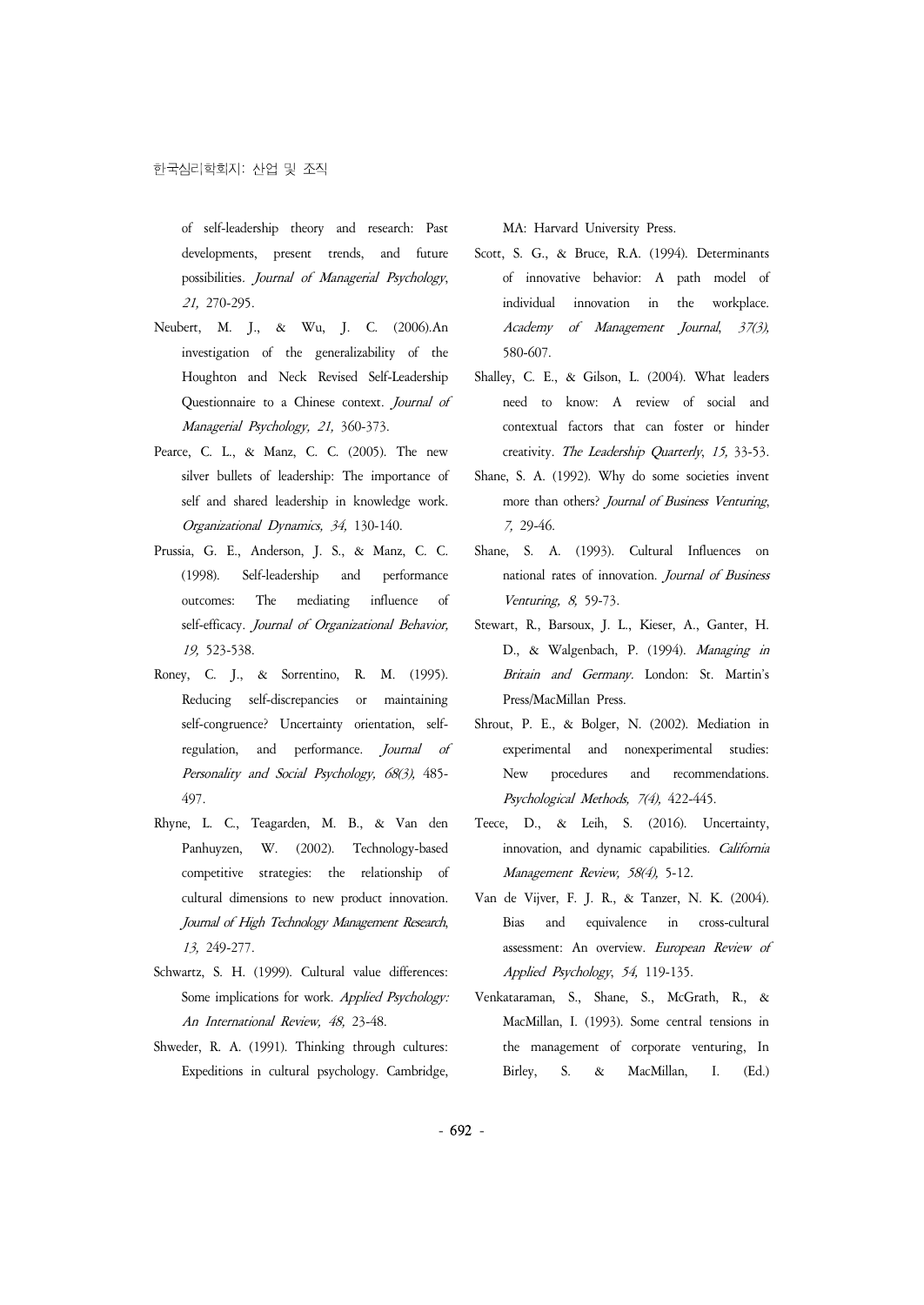Entrepreneurship research: Global perspectives (pp. 177-199). Amsterdam.: Elsevier Science Publishers.

- Williams, L. K., & McGuire, S. J. (2005) Effects of national culture on economic creativity and innovation implementation. The Institutions of Market Exchange. Conference Proceedings. Barcelona. International Society for the New Institutional Economics.
- Yang, Y. (2014). The Chinese growth miracle. In P. Aghion & S. Durlauf, Handbook of Economic Growth (pp. 943-1031). Amsterdam: Elsevier.
- Yuan, F., & Woodman, R.W. (2010). Innovative behavior in the work place: the role of performance and image outcomes expectations. Academy of Management Journal, 53(2), 323-342.

1차 원고접수 : 2018. 03. 23 2차 원고접수 : 2018. 07. 12 최종게재결정 : 2018. 08. 08